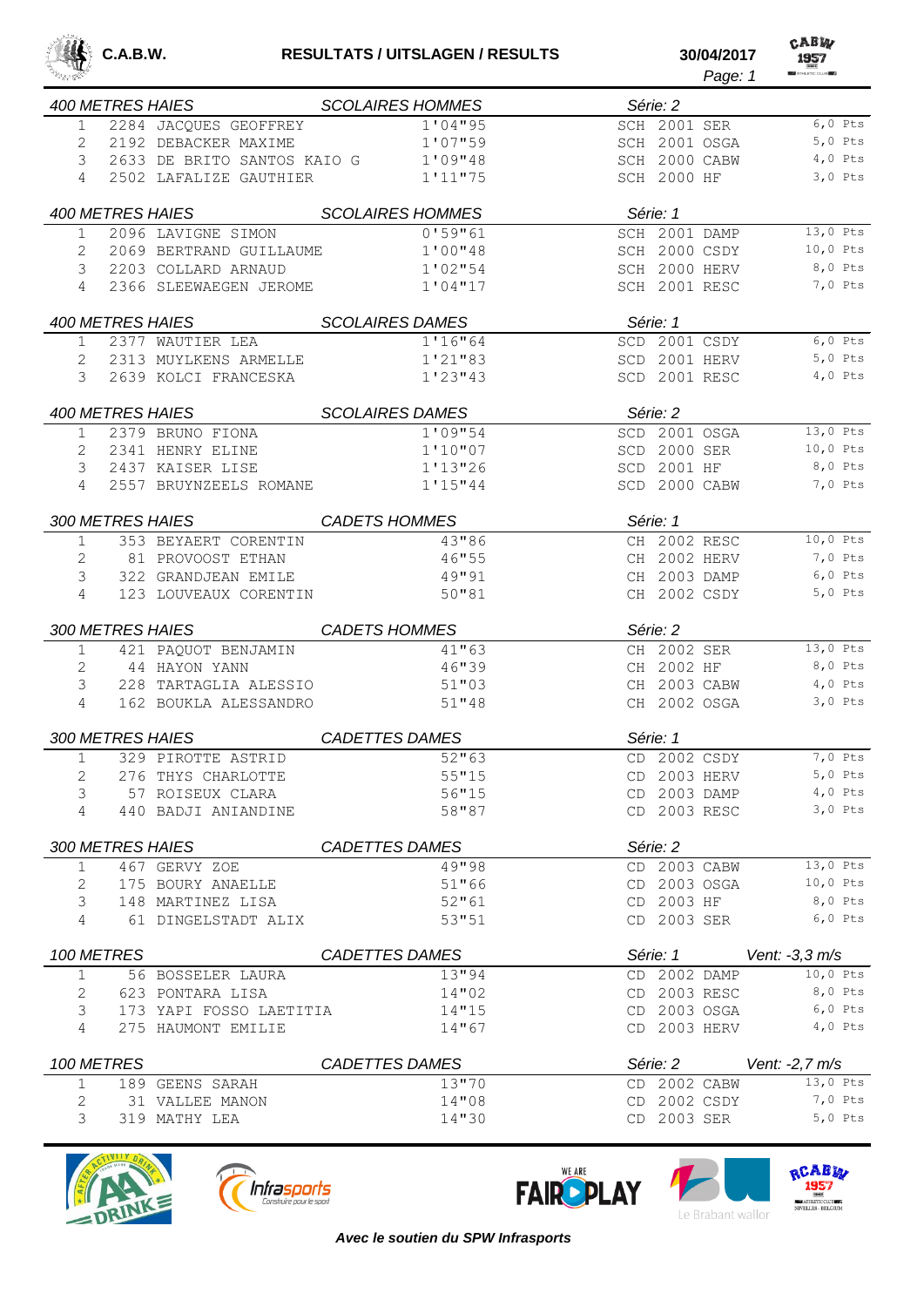

| саци<br>v |
|-----------|
| 1957      |
|           |

| 이상 등장          |                 |                                               |                         |                               |            |                            | Page: 2                | <b>REAL ATHLETIC CLUBERS</b> |
|----------------|-----------------|-----------------------------------------------|-------------------------|-------------------------------|------------|----------------------------|------------------------|------------------------------|
|                | 100 METRES      |                                               | <b>CADETTES DAMES</b>   |                               |            | Série: 2                   |                        | Vent: -2,7 m/s               |
| 4              |                 | 208 MONJOIE MAUD                              | 14"76                   |                               |            | CD 2003 HF                 |                        | $3,0$ Pts                    |
|                |                 |                                               |                         |                               |            |                            |                        |                              |
|                | JAVELOT (500gr) |                                               | <b>SCOLAIRES DAMES</b>  |                               |            |                            |                        |                              |
| 1              |                 | 2351 HUQUE EMILIE                             | 32m32                   |                               | SCD        |                            | 2000 CSDY<br>2001 OSGA | 13,0 Pts<br>$10,0$ Pts       |
| 2<br>3         |                 | 2385 NEIRYNCK KATHLEEN<br>2615 NIRO LENA      | 30m82<br>29m67          |                               | SCD<br>SCD |                            | 2001 HERV              | 8,0 Pts                      |
| 4              |                 | 2361 REIP THELMA                              | 29m04                   |                               | SCD        | 2001 HF                    |                        | 7,0 Pts                      |
| 5              |                 | 2336 THIRY OLGA                               | 28m49                   |                               | SCD        |                            | 2000 DAMP              | $6,0$ Pts                    |
| 6              |                 | 2788 SUINEN LORIE                             | 20m25                   |                               | SCD        |                            | 2001 CABW              | $5,0$ Pts                    |
| 7              |                 | 2340 WELSCH MILLY                             | 11m42                   |                               | <b>SCD</b> | 2000 SER                   |                        | $4,0$ Pts                    |
| 8              |                 | 2673 BOULAICH KAWTAR                          | 8m87                    |                               | SCD        | 2001 RESC                  |                        | $3,0$ Pts                    |
|                |                 |                                               |                         |                               |            |                            |                        |                              |
| POIDS (3kg)    |                 |                                               | <b>SCOLAIRES DAMES</b>  |                               |            |                            |                        | 13,0 Pts                     |
| 1              |                 | 2386 DENDAL CLOTHILDE                         | 11m61<br>10m81          |                               | <b>SCD</b> |                            | 2001 OSGA              | 10,0 Pts                     |
| 2<br>3         |                 | 2776 ETSINDA FABIENNE<br>2312 RUZZICONI CLARA |                         |                               | SCD        | 2001 SER                   | 2000 HERV              | 8,0 Pts                      |
| 4              |                 | 2351 HUQUE EMILIE                             | 10m35                   |                               | SCD<br>SCD |                            | 2000 CSDY              | 7,0 Pts                      |
| 5              |                 | 2559 PARDOMS EMILIE                           | 10m25<br>9m57           |                               | SCD        |                            | 2000 CABW              | $6,0$ Pts                    |
| 6              |                 | 2566 BEYAERT AMELIE                           | 9m14                    |                               | SCD        |                            | 2000 RESC              | $5,0$ Pts                    |
| 7              |                 | 2413 MAGIS LOUISE                             | 7m98                    |                               | <b>SCD</b> | 2001 HF                    |                        | $4,0$ Pts                    |
| 8              |                 | 2716 DELEPIERRE VICTORIA                      | 7m68                    |                               | <b>SCD</b> | 2001 DAMP                  |                        | $3,0$ Pts                    |
|                |                 |                                               |                         |                               |            |                            |                        |                              |
|                |                 | <b>SAUT EN LONGUEUR</b>                       | <b>CADETS HOMMES</b>    |                               |            |                            |                        |                              |
| $\mathbf{1}$   |                 | 201 WANSON ALIX                               | 6m24                    | $+0, 4$ m/s                   |            | CH 2002 HF                 |                        | 13,0 Pts                     |
| $\overline{2}$ |                 | 166 THIRY LILLIAN                             | 5m79                    | $+2, 1$ m/s                   |            | CH 2002 OSGA               |                        | 10,0 Pts                     |
| 3              |                 | 110 PAQUOT QUENTIN                            | 5m71                    | $0, 0 \text{ m/s}$            |            | CH 2002 SER                |                        | 8,0 Pts                      |
| 4              |                 | 83 LEJEUNE GUILLAUME                          | 5m35                    | $+1,0$ m/s                    | CH         | 2002 HERV                  |                        | 7,0 Pts                      |
| 5              |                 | 63 GEORGES BASTIEN                            | 5m09                    | $-0,7$ m/s                    | CH         |                            | 2002 DAMP              | $6,0$ Pts                    |
| 6              |                 | 47 MEDAN MARKO                                | 5m08                    | $+1, 3$ m/s                   | CH         | 2003 RESC                  |                        | $5,0$ Pts                    |
| 7<br>8         |                 | 21 IKER LUCIEN<br>102 BORZYKOWSKI UGO         | 4m76<br>4m37            | $-0, 2 \, m/s$<br>$+1, 5$ m/s | CH         | 2003 CSDY<br>CH 2002 CABW  |                        | $4,0$ Pts<br>$3,0$ Pts       |
|                |                 |                                               |                         |                               |            |                            |                        |                              |
|                | 100 METRES      |                                               | <b>SCOLAIRES DAMES</b>  |                               |            | Série: 1                   |                        | Vent: -5,2 m/s               |
| 1              |                 | 2381 SAMAIN SARAH                             | 13"73                   |                               | SCD        |                            | 2000 OSGA              | 7,0 Pts                      |
| 2              |                 | 2474 NOIRFALISE LISA                          | 14"03                   |                               | SCD        |                            | 2000 HERV              | $5,0$ Pts                    |
| 3              | 2338            | SCHILTZ EMMA                                  | 14"27                   |                               | SCD        |                            | 2000 DAMP              | $4,0$ Pts                    |
| 4              |                 | 2515 TSHANGA DIUMBA ROBIANE                   | 14"58                   |                               |            | SCD 2001 RESC              |                        | $3,0$ Pts                    |
|                | 100 METRES      |                                               | <b>SCOLAIRES DAMES</b>  |                               |            | Série: 2                   |                        | Vent: $-3.2$ m/s             |
| 1              |                 | 2538 FERAUGE LUCIE                            | 12''25                  |                               |            | SCD 2000 CABW              |                        | 13,0 Pts                     |
| 2              |                 | 2829 THIRY NORA                               | 12"57                   |                               |            | SCD 2000 SER               |                        | 10,0 Pts                     |
| 3              |                 | 2880 SAMBARE NABILATOU                        | 13"30                   |                               |            | SCD 2001 HF                |                        | 8,0 Pts                      |
| 4              |                 | 2270 ETONGO EBOUE MARGAUX                     | 13"74                   |                               |            | SCD 2001 CSDY              |                        | $6,0$ Pts                    |
|                | 100 METRES      |                                               | <b>CADETS HOMMES</b>    |                               |            | Série: 1                   |                        | Vent: -3,0 m/s               |
| 1              |                 | 60 DETONGRE LOGAN                             | 12"55                   |                               |            | CH 2003 DAMP               |                        | 13,0 Pts                     |
| 2              |                 | 439 EMMERECHTS ROBIN                          | 12"66                   |                               |            | CH 2002 RESC               |                        | 10,0 Pts                     |
| 3              |                 | 85 HICK ROMAIN                                | 12"69                   |                               |            |                            | CH 2002 HERV           | 8,0 Pts                      |
| 4              |                 | 633 BOUHAJRA YANIS                            | 12"98                   |                               |            |                            | CH 2002 OSGA           | $6,0$ Pts                    |
|                |                 |                                               |                         |                               |            |                            |                        |                              |
|                | 100 METRES      |                                               | <b>CADETS HOMMES</b>    |                               |            | Série: 2                   |                        | Vent: $-3.0$ m/s             |
| $\mathbf 1$    |                 | 474 PAVAJOT ROMAIN                            | 12''70                  |                               |            | CH 2003 CSDY               |                        | 7,0 Pts<br>$5,0$ Pts         |
| 2<br>3         |                 | 291 TRICHA REDHOUANE<br>102 BORZYKOWSKI UGO   | 13''40<br>13"63         |                               |            | CH 2002 HF<br>CH 2002 CABW |                        | $4,0$ Pts                    |
|                |                 |                                               |                         |                               |            |                            |                        |                              |
|                | 100 METRES      |                                               | <b>SCOLAIRES HOMMES</b> |                               |            | Série: 1                   |                        | Vent: -2,1 m/s               |









*Avec le soutien du SPW Infrasports*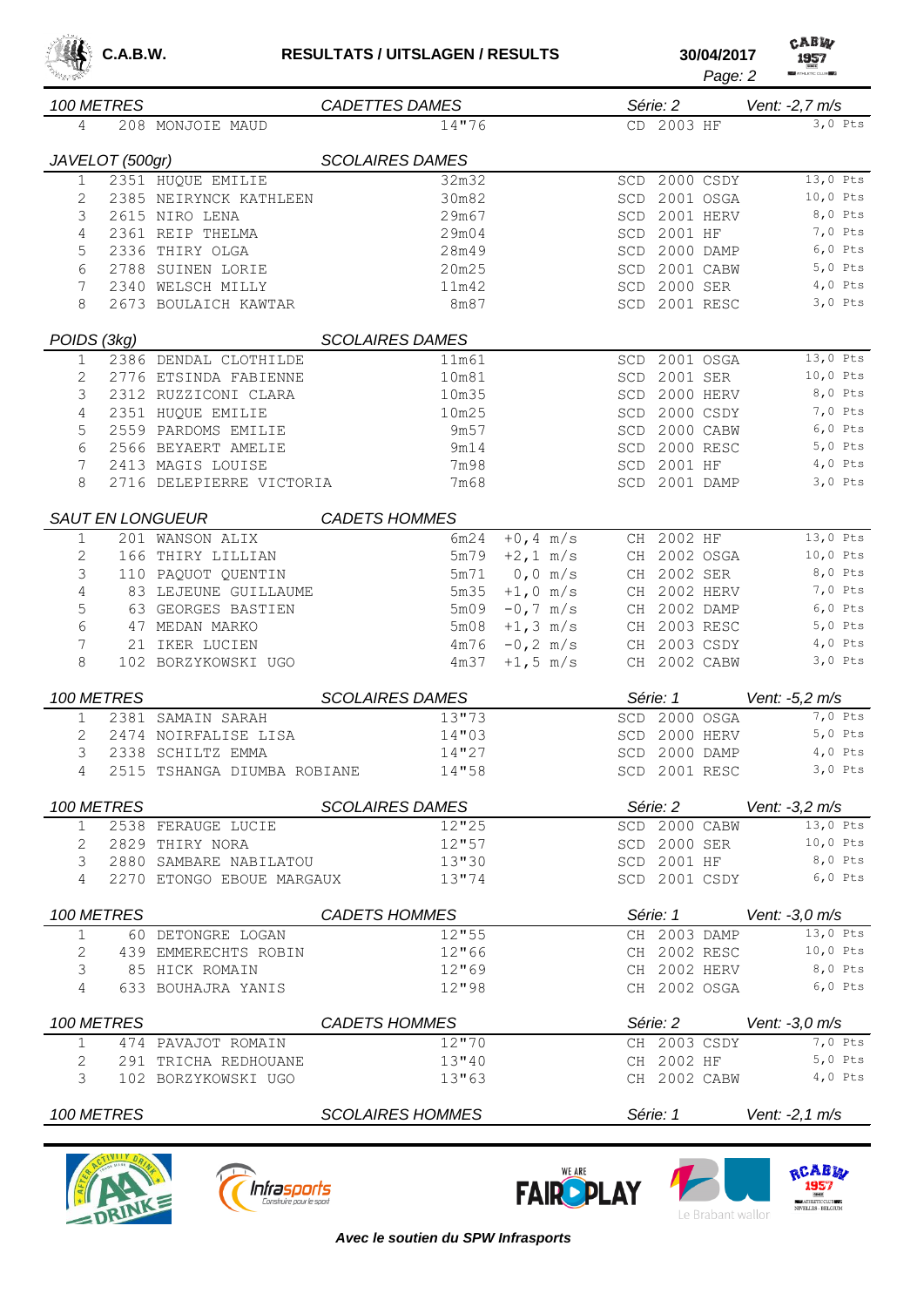

|                |            |                               |                         |             |                    | Page: 3   | <b>REMATHLETIC CLUB BEAT</b> |
|----------------|------------|-------------------------------|-------------------------|-------------|--------------------|-----------|------------------------------|
|                | 100 METRES |                               | <b>SCOLAIRES HOMMES</b> |             | Série: 1           |           | Vent: -2,1 m/s               |
| 1              |            | 2327 KASMI AMINE              | 11"29                   |             | SCH 2000 RESC      |           | 13,0 Pts                     |
| 2              |            | 2468 CARLIER ARTHUR           | 11"58                   |             | SCH 2000 OSGA      |           | 10,0 Pts                     |
| 3              |            | 2250 SCHINS DIAMORY           | 12''45                  |             | SCH 2001 HERV      |           | 4,5 Pts                      |
| 4              |            | 2545 WOYGNET MATHIS           | 12''45                  |             | SCH 2001 DAMP      |           | $4,5$ Pts                    |
|                | 100 METRES |                               | <b>SCOLAIRES HOMMES</b> |             | Série: 2           |           | Vent: $-3.4$ m/s             |
| $\mathbf 1$    |            | 2547 PINTER ARTHUR            | 11"97                   |             | SCH 2001 CABW      |           | 8,0 Pts                      |
| 2              |            | 2068 STEVENS ANTOINE          | 12''14                  |             | SCH 2000 CSDY      |           | 7,0 Pts                      |
| 3              |            | 2296 PEREIRA PORTELA THIMOTHY | 12''41                  |             | SCH 2001 SER       |           | $6,0$ Pts                    |
| 4              |            | 2229 KRICKEL LOUIS            | 13''39                  |             | <b>SCH 2001 HF</b> |           | $3,0$ Pts                    |
| 400 METRES     |            |                               | <b>CADETS HOMMES</b>    |             | Série: 1           |           |                              |
| $\mathbf{1}$   |            | 204 ROUSSEAU NICOLAS          | '54"86                  |             | CH 2002 CABW       |           | 13,0 Pts                     |
| 2              |            | 63 GEORGES BASTIEN            | 157"59                  |             | CH 2002 DAMP       |           | 8,0 Pts                      |
| 3              |            | 189 HECQUET LILIAN            | 158''46                 |             | CH 2003 OSGA       |           | $6,0$ Pts                    |
|                | 400 METRES |                               | <b>CADETS HOMMES</b>    |             |                    |           |                              |
| 1              |            | 83 LEJEUNE GUILLAUME          | '57"50                  |             | CH 2002 HERV       |           | 10,0 Pts                     |
| 2              |            | 542 IAZZAG NATHAN             | '58"18                  |             | CH 2002 RESC       |           | 7,0 Pts                      |
| 3              |            | 219 THIRION DIEGO             | '59''21                 |             | CH 2003 HF         |           | $5,0$ Pts                    |
| 4              |            | 122 HUQUE JULIEN              | 1'01''21                |             | CH 2002 CSDY       |           | $4,0$ Pts                    |
| 400 METRES     |            |                               | <b>SCOLAIRES HOMMES</b> |             | Série: 1           |           |                              |
| 1              |            | 2356 MATHIEU THIBAUT          | 152"64                  |             | SCH 2000 CABW      |           | 10,0 Pts                     |
| 2              |            | 2191 DAMBRIN BAPTISTE         | '55"15                  |             | SCH 2000 OSGA      |           | 7,0 Pts                      |
| 3              |            | 2391 GILLIS LORICK            | '55''30                 |             | SCH 2001 SER       |           | $6,0$ Pts                    |
| 4              |            | 2446 DOMINIQUE ARNO           | 158''74                 |             | SCH 2000 DAMP      |           | $4,0$ Pts                    |
| 400 METRES     |            |                               | <b>SCOLAIRES HOMMES</b> |             | Série: 2           |           |                              |
| 1              |            | 2076 MAGGIOLINI LUCA          | '51''10                 |             | SCH 2000 CSDY      |           | $13,0$ Pts                   |
| 2              |            | 2512 MADOUGHRI SABRI          | 154"39                  |             | SCH 2001 RESC      |           | 8,0 Pts                      |
| 3              |            | 2604 MATTHYS HUGO             | '56"16                  |             | SCH 2000 HERV      |           | $5,0$ Pts                    |
| 4              |            | 2083 REIP GUILLAUME           | 1'01''03                |             | <b>SCH 2000 HF</b> |           | $3,0$ Pts                    |
| POIDS (3kg)    |            |                               | <b>CADETTES DAMES</b>   |             |                    |           |                              |
| 1              |            | 41 IVEN KAYLA                 | 10m53                   | CD          |                    | 2002 RESC | 13,0 Pts                     |
| 2              |            | 470 SCLAVONT LASTINIE         | 10m26                   |             | CD 2002 CABW       |           | 10,0 Pts                     |
| 3              |            | 79 JEMINE CECILE              | 10m08                   |             | CD 2002 HERV       |           | 8,0 Pts                      |
| $\overline{4}$ |            | 320 HOFMANN ELISA             | 9m02                    |             | CD 2002 SER        |           | 7,0 Pts                      |
| 5              |            | 176 AHKIM SARAH               | 8m94                    |             | CD 2003 OSGA       |           | $6,0$ Pts                    |
| 6              |            | 147 MAYENCE SASHA             | 7m87                    |             | CD 2002 HF         |           | $5,0$ Pts                    |
| 7              |            | 25 MAGGIOLINI VICTORIA        | 7m74                    |             | CD 2002 CSDY       |           | $4,0$ Pts                    |
| 8              |            | 741 WOYGNET ALIZEE            | 7m43                    |             | CD 2002 DAMP       |           | $3,0$ Pts                    |
|                |            | SAUT EN HAUTEUR               | <b>CADETTES DAMES</b>   |             |                    |           |                              |
| 1              |            | 508 GOLFA SAMBAY CLARA        | 1m59                    |             | CD 2002 RESC       |           | 13,0 Pts                     |
| 2              |            | 47 BRAUX LISE                 | 1m59                    |             | CD 2002 DAMP       |           | 10,0 Pts                     |
| 3              |            | 548 MOSTOSI ORNELLA           | 1m50                    |             | CD 2002 CABW       |           | 8,0 Pts                      |
| $\overline{4}$ |            | 21 DELOS ZOE                  | 1m45                    |             | CD 2002 CSDY       |           | 7,0 Pts                      |
| 5              |            | 421 BOGAERTS CLARA            | lm40                    |             | CD 2002 HF         |           | $6,0$ Pts                    |
| 6              |            | 82 RADERMECKER JULIETTE       | lm40                    |             | CD 2002 HERV       |           | $5,0$ Pts                    |
| 7              |            | 197 HENNO LISA                | 1 <sub>m30</sub>        |             | CD 2003 OSGA       |           | $4,0$ Pts                    |
| 8              |            | 341 PIETTE MARINE             | 1m25                    |             | CD 2002 SER        |           | $3,0$ Pts                    |
|                |            | SAUT EN LONGUEUR              | <b>SCOLAIRES DAMES</b>  |             |                    |           |                              |
| $\mathbf{1}$   |            | 2310 VIOLLE CHLOE             | 5m30                    | $+0, 6$ m/s | SCD 2000 HERV      |           | $13,0$ Pts                   |
|                |            |                               |                         |             |                    |           |                              |







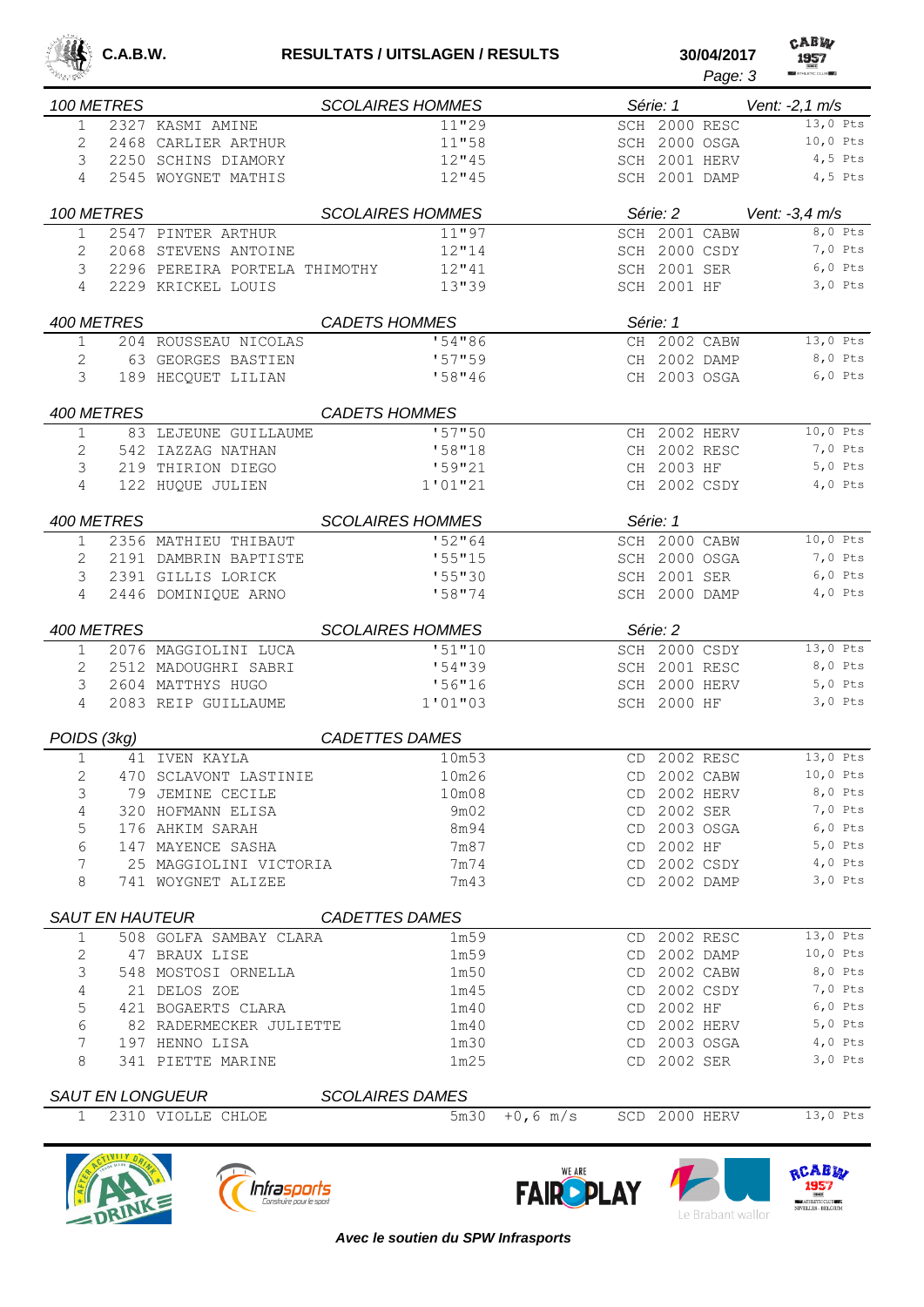

CABW 

|                   |                 | SAUT EN LONGUEUR SCOLAIRES DAMES           |                           |                |          |                                |               |            |
|-------------------|-----------------|--------------------------------------------|---------------------------|----------------|----------|--------------------------------|---------------|------------|
| $\mathfrak{D}$    |                 | 2379 BRUNO FIONA                           | 5m16                      | $+1, 3$ m/s    |          | SCD 2001 OSGA                  |               | $10,0$ Pts |
| 3                 |                 | 2590 LOPEZ CASTELLANOS FIONA               | 5m08                      | $+0,8$ m/s     |          | SCD 2000 CABW                  |               | 8,0 Pts    |
| 4                 |                 | 2839 VERMEIRE VICTORIA                     | 4m98                      | $+2, 5$ m/s    |          | SCD 2000 RESC                  |               | 7,0 Pts    |
| 5                 |                 | 2361 REIP THELMA                           | 4m96                      | $+0, 1$ m/s    |          | SCD 2001 HF                    |               | $6,0$ Pts  |
| 6                 |                 | 2396 WATRIN ALICE                          | 4m56                      | $+1, 3$ m/s    |          | SCD 2000 DAMP                  |               | $5,0$ Pts  |
| 7                 |                 | 2271 ADAM SALOME                           | 4m25                      | $+1, 5$ m/s    |          | SCD 2001 CSDY                  |               | $4,0$ Pts  |
| 8                 |                 | 2883 LOMBA SARAH                           | 4m06                      | $+0, 3 \, m/s$ |          | SCD 2000 SER                   |               | $3,0$ Pts  |
|                   |                 |                                            |                           |                |          |                                |               |            |
|                   | JAVELOT (700gr) |                                            | <b>SCOLAIRES HOMMES</b>   |                |          |                                |               | $13,0$ Pts |
| 1                 |                 | 2517 PERDAENS ADAM                         | 48m62                     |                |          | SCH 2000 CABW                  |               | $10,0$ Pts |
| 2                 |                 | 2674 DULIEU VALERY                         | 48m19                     |                |          | SCH 2000 OSGA                  |               | 8,0 Pts    |
| 3                 |                 | 2409 DEBROUX GUILLAUME                     | 34m03                     |                |          | SCH 2001 CSDY                  |               | 7,0 Pts    |
| 4                 |                 | 2142 TARNUS VIVIAN                         | 31m93                     |                |          | SCH 2001 DAMP<br>SCH 2001 RESC |               | $6,0$ Pts  |
| 5                 |                 | 2367 HUYGHE XAVIER                         | 31m43                     |                |          |                                |               | $5,0$ Pts  |
| 6<br>7            |                 | 2555 THONET BENJAMIN                       | 29m86                     |                |          | SCH 2000 SER<br>SCH 2000 HF    |               | $4,0$ Pts  |
|                   |                 | 2230 VANOOSTHUYZE ALEXIS                   | 27m33                     |                |          |                                |               |            |
|                   | 400 METRES      |                                            | <b>CADETTES DAMES</b>     |                | Série: 1 |                                |               |            |
| 1                 |                 | 178 SCHOEMAKER LIEFDE                      | 158"61                    |                |          | CD 2002 OSGA                   |               | 13,0 Pts   |
| 2                 |                 | 773 DOM MODI NADEGE                        | 1'01''28                  |                |          | CD 2002 CABW                   |               | $10,0$ Pts |
| 3                 |                 | 56 BOSSELER LAURA                          | 1'03"36                   |                |          | CD 2002 DAMP                   |               | 8,0 Pts    |
| 4                 |                 | 123 SENARD ELOISE                          | 1'12''70                  |                |          | CD 2003 SER                    |               | $3,0$ Pts  |
|                   | 400 METRES      |                                            |                           |                |          |                                |               |            |
|                   |                 |                                            | CADETTES DAMES<br>1'07"42 |                |          | Série: 2<br>CD 2003 CSDY       |               | 7,0 Pts    |
| $\mathbf{1}$<br>2 |                 | 27 BOURTEMBOURG FANNY<br>719 NIJS JULIETTE | 1'08"46                   |                |          | CD 2003 RESC                   |               | $6,0$ Pts  |
| 3                 |                 | 84 HAMERS CLEMENCE                         | 1'08"83                   |                |          | CD 2003 HERV                   |               | 5,0 Pts    |
| 4                 |                 | 183 SIMON OLIVIA                           | 1'09"66                   |                |          | CD 2003 HF                     |               | $4,0$ Pts  |
|                   |                 |                                            |                           |                |          |                                |               |            |
|                   | 400 METRES      |                                            | <b>SCOLAIRES DAMES</b>    |                | Série: 1 |                                |               |            |
| $\mathbf{1}$      |                 | 2415 DAIGMONT OPHELIE                      | 1'02''18                  |                |          | SCD 2000 DAMP                  |               | 13,0 Pts   |
| 2                 |                 | 2343 MATHY CHLOE                           | 1'07''29                  |                |          | SCD 2000 SER                   |               | 7,0 Pts    |
| 3                 |                 | 2741 MATHOT SOLENE                         | 1'09''37                  |                |          | SCD 2001 CABW                  |               | $5,0$ Pts  |
| 4                 |                 | 2432 GHOSEZ LEA                            | 1'12''04                  |                |          | SCD 2000 OSGA                  |               | $3,0$ Pts  |
|                   | 400 METRES      |                                            | <b>SCOLAIRES DAMES</b>    |                | Série: 2 |                                |               |            |
| $\mathbf{1}$      |                 | 2491 COLASSIN CLEMENCE                     | 1'04''46                  |                |          | SCD 2001 CSDY                  |               | 10,0 Pts   |
|                   |                 | 2 2314 DETHIER LUCIE                       | 1'06"23                   |                |          |                                | SCD 2000 HERV | 8,0 Pts    |
| 3                 |                 | 2919 KHATTOU LINA                          | 1'08''25                  |                |          | SCD 2001 RESC                  |               | $6,0$ Pts  |
| 4                 |                 | 2412 ALBERT AMELIE                         | 1'11"58                   |                |          | SCD 2001 HF                    |               | $4,0$ Pts  |
|                   |                 |                                            |                           |                |          |                                |               |            |
|                   |                 | 3000 METRES MARCHE                         | CADETTES DAMES            |                |          | Série: 1                       |               |            |
| $\mathbf{1}$      |                 | 770 SALIER VIORICA                         | 20'44"83                  |                |          | CD 2003 SER                    |               | $7,0$ Pts  |
| 2                 |                 | 536 CUVELIER MAELE                         | 21'49"28                  |                |          | CD 2002 RESC                   |               | $5,0$ Pts  |
| 3                 |                 | 527 HALLEUX CASSIDY                        | 21'53''39                 |                |          | CD 2002 HERV                   |               | $4,0$ Pts  |
| 4                 |                 | 356 SEYKENS DELYA                          | 22'07''63                 |                |          | CD 2003 CSDY                   |               | $3,0$ Pts  |
| 5                 |                 | 402 ZITOLO MARGOT                          | 22'28"06                  |                |          | CD 2003 OSGA                   |               | $2,0$ Pts  |
| 6                 |                 | 120 THOMAS CHARLOTTE                       | 23'24"62                  |                |          | CD 2002 DAMP                   |               | $1,0$ Pts  |
| 7                 |                 | 259 VANTORRE LAURE                         | 24'28"20                  |                |          | CD 2002 CABW                   |               | $1,0$ Pts  |
| 8                 |                 | 38 MARITANO ALICIA                         | 25'03"74                  |                |          | CD 2002 HF                     |               | $1,0$ Pts  |
|                   |                 | 3000 METRES MARCHE                         | <b>SCOLAIRES DAMES</b>    |                | Série: 1 |                                |               |            |
| 1                 |                 | 2342 VANDENBROECK ELISE                    | 18'49"28                  |                |          | SCD 2001 SER                   |               | $7,0$ Pts  |
| 2                 |                 | 2882 EL OUAHMI SIRINE                      | 21'07"03                  |                |          | SCD 2000 RESC                  |               | $5,0$ Pts  |
| 3                 |                 | 2321 DENIS EMILIE                          | 22'40"00                  |                |          | SCD 2001 CSDY                  |               | $4,0$ Pts  |
| 4                 |                 | 2548 BEER AUDREY                           | 22'53"06                  |                |          | SCD 2001 HF                    |               | $3,0$ Pts  |
| 5                 |                 | 2789 MORTANT ANDREA                        | 24'28"41                  |                |          | SCD 2001 CABW                  |               | $2,0$ Pts  |







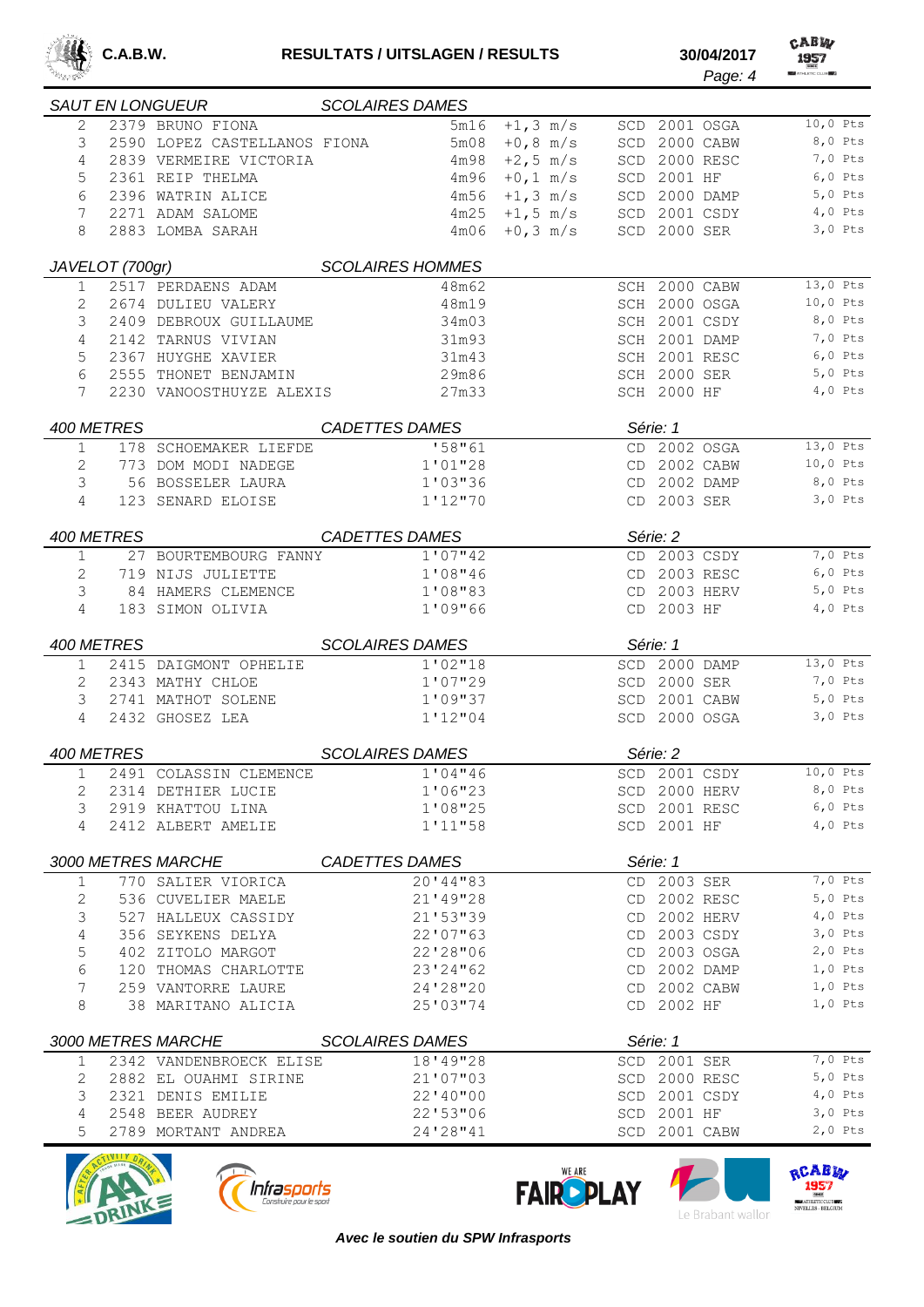

CABW *Page: 5*

| 3000 METRES MARCHE     |                                             | <b>SCOLAIRES DAMES</b>  |                    |     | Série: 1                     |               |                        |
|------------------------|---------------------------------------------|-------------------------|--------------------|-----|------------------------------|---------------|------------------------|
| 6                      | 2920 TROGH ALICIA                           | 25'24''62               |                    |     | SCD 2001 DAMP                |               | $1,0$ Pts              |
|                        |                                             |                         |                    |     |                              |               |                        |
| 3000 METRES MARCHE     |                                             | <b>CADETS HOMMES</b>    |                    |     | Série: 1                     |               | 7,0 Pts                |
| 1                      | 573 SALIER EMILE                            | 17'53"33                |                    |     | CH 2002 SER                  |               |                        |
| 2                      | 396 VANCOLEN PIERRE                         | 18'18"50                |                    |     | CH 2002 CSDY<br>CH 2002 DAMP |               | $5,0$ Pts<br>$4,0$ Pts |
| 3                      | 337 BILOCQ CYRIL<br>45 CHARLET BRIART LOUIS | 19'38"10                |                    |     | CH 2003 HF                   |               | $3,0$ Pts              |
| 4                      |                                             | 20'11"69                |                    |     | CH 2003 RESC                 |               | $2,0$ Pts              |
| 5<br>6                 | 358 POORTMAN ROMAIN                         | 20'55"78                |                    |     |                              | CH 2003 CABW  | $1,0$ Pts              |
| 7                      | 177 DUBUISSON MATTEO<br>327 HAMIOT FLORIAN  | 21'46"89<br>22'01"22    |                    |     |                              | CH 2002 HERV  | $1,0$ Pts              |
|                        |                                             |                         |                    |     |                              |               |                        |
| 3000 METRES MARCHE     |                                             | <b>SCOLAIRES HOMMES</b> |                    |     | Série: 1                     |               |                        |
| $\mathbf 1$            | 2156 DUCARME THOMAS                         | 18'50"30                |                    |     |                              | SCH 2001 CSDY | 7,0 Pts                |
| 2                      | 2422 BENDAIMI IDRIS                         | 20'16"27                |                    |     | SCH 2001 RESC                |               | $5,0$ Pts              |
| 3                      | 2198 VOLDERS MASSIMO                        | 20'52"46                |                    |     | SCH 2000 HF                  |               | $4,0$ Pts              |
| 4                      | 2467 AUGERI MATTEO                          | 22'03"05                |                    |     | SCH 2001 OSGA                |               | $3,0$ Pts              |
| 5                      | 2302 BOUREZ ROBIN                           | 22'08"87                |                    |     | SCH 2001 CABW                |               | $2,0$ Pts              |
| 6                      | 2615 GOEBELS LOIC                           | 22'16"10                |                    |     | SCH 2001 DAMP                |               | $1,0$ Pts              |
| 7                      | 2661 LOKOSSA JOACHIM                        | 22'53"87                |                    |     | SCH 2001 SER                 |               | $1,0$ Pts              |
| TRIPLE SAUT            |                                             | <b>CADETS HOMMES</b>    |                    |     |                              |               |                        |
| 1                      | 59 DEHARENG ANTOINE                         | 11m59                   | $+2,0$ m/s         |     | CH 2002 DAMP                 |               | 13,0 Pts               |
| 2                      | 258 MARLIER QUENTIN                         |                         | $10m86 - 1, 2 m/s$ |     |                              | CH 2002 HERV  | 10,0 Pts               |
| 3                      | 463 BOULANGER MATHIAS                       |                         | $10m52 - 1, 3 m/s$ |     |                              | CH 2002 OSGA  | 8,0 Pts                |
| 4                      | 48 DEMANET LOUNIS                           |                         | $10m39 - 0,9 m/s$  |     | CH 2003 RESC                 |               | 7,0 Pts                |
| 5                      | 292 DUVIVIER ARNAUD                         |                         | $10m14 - 3,8 m/s$  |     | CH 2002 HF                   |               | $6,0$ Pts              |
| 6                      | 21 IKER LUCIEN                              | 9m92                    | $-1, 2 \, m/s$     |     |                              | CH 2003 CSDY  | $5,0$ Pts              |
| 7                      | 203 SIMON ARTHUR                            | 9m07                    | $-0, 4$ m/s        |     | CH 2003 CABW                 |               | $4,0$ Pts              |
| MARTEAU (5kg)          |                                             | <b>SCOLAIRES HOMMES</b> |                    |     |                              |               |                        |
| 1                      | 2308 DEMEY MATHIS                           | 47m50                   |                    |     | SCH 2001 CSDY                |               | 13,0 Pts               |
| 2                      | 2099 POINT MAURICE                          | 37m17                   |                    |     | SCH 2001 DAMP                |               | $10,0$ Pts             |
| 3                      | 2632 TOUSSAINT JULIEN                       | 33m98                   |                    |     | SCH 2000 CABW                |               | 8,0 Pts                |
| 4                      | 2118 GATHOT FLORENT                         | 33m61                   |                    |     |                              | SCH 2000 HERV | 7,0 Pts                |
| 5                      | 2393 MATARAZZI LUCA                         | 28m02                   |                    |     | SCH 2001 SER                 |               | $6,0$ Pts              |
| 6                      | 2362 GHARROUDI SOULAYMANE                   | 27m80                   |                    |     | SCH 2001 RESC                |               | $5,0$ Pts              |
| 7                      | 2355 MARECHAL QUENTIN                       | 27m56                   |                    |     | SCH 2001 HF                  |               | $4,0$ Pts              |
| 8                      | 2184 DUFRASNE VIVIAN                        | 21m11                   |                    |     | SCH 2001 OSGA                |               | $3,0$ Pts              |
|                        |                                             |                         |                    |     |                              |               |                        |
| SAUT A LA PERCHE       |                                             | <b>CADETS HOMMES</b>    |                    |     |                              |               |                        |
| 1                      | 40 REIP MARTIN                              | 3m00                    |                    |     | CH 2003 HF                   |               | 13,0 Pts               |
| 2                      | 77 STRAET PIERRE                            | 2m90                    |                    |     | CH 2003 HERV                 |               | 10,0 Pts               |
| 3                      | 160 GIRARD AXEL                             | 2m70                    |                    |     | CH 2003 OSGA                 |               | 7,5 Pts                |
| 3                      | 360 MONTILLA ALEXIS                         | 2m70                    |                    |     | CH 2002 RESC                 |               | 7,5 Pts                |
| 5                      | 22 LEONARD LOUIS                            | 2m00                    |                    |     | CH 2003 CSDY                 |               | $6,0$ Pts              |
|                        | 175 PIRAUX LUCAS                            | <b>DNS</b>              |                    |     | CH 2002 CABW                 |               | $0,0$ Pts              |
| SAUT A LA PERCHE       |                                             | <b>SCOLAIRES HOMMES</b> |                    |     |                              |               |                        |
| 1                      | 2174 HUTLET GAETAN                          | 4m21                    |                    |     | SCH 2000 DAMP                |               | 13,0 Pts               |
| 2                      | 2213 ROBERT GILLES                          | 3m80                    |                    |     | SCH 2000 HF                  |               | $10,0$ Pts             |
| 3                      | 2064 KEMPENEERS JEFF                        | 3m40                    |                    | SCH |                              | 2000 CSDY     | 8,0 Pts                |
| 4                      | 2364 MOENS CYPRIEN                          | 3m30                    |                    |     | SCH 2000 RESC                |               | 7,0 Pts                |
| 5                      | 2192 DEBACKER MAXIME                        | 2m50                    |                    |     | SCH 2001 OSGA                |               | $6,0$ Pts              |
| 6                      | 2349 REUMONT MARIUS                         | 2m20                    |                    |     | SCH 2001 CABW                |               | $5,0$ Pts              |
|                        | 2147 PAQUOT JONATHAN                        | NR                      |                    |     | SCH 2001 SER                 |               | $0,0$ Pts              |
| <b>SAUT EN HAUTEUR</b> |                                             | <b>SCOLAIRES DAMES</b>  |                    |     |                              |               |                        |







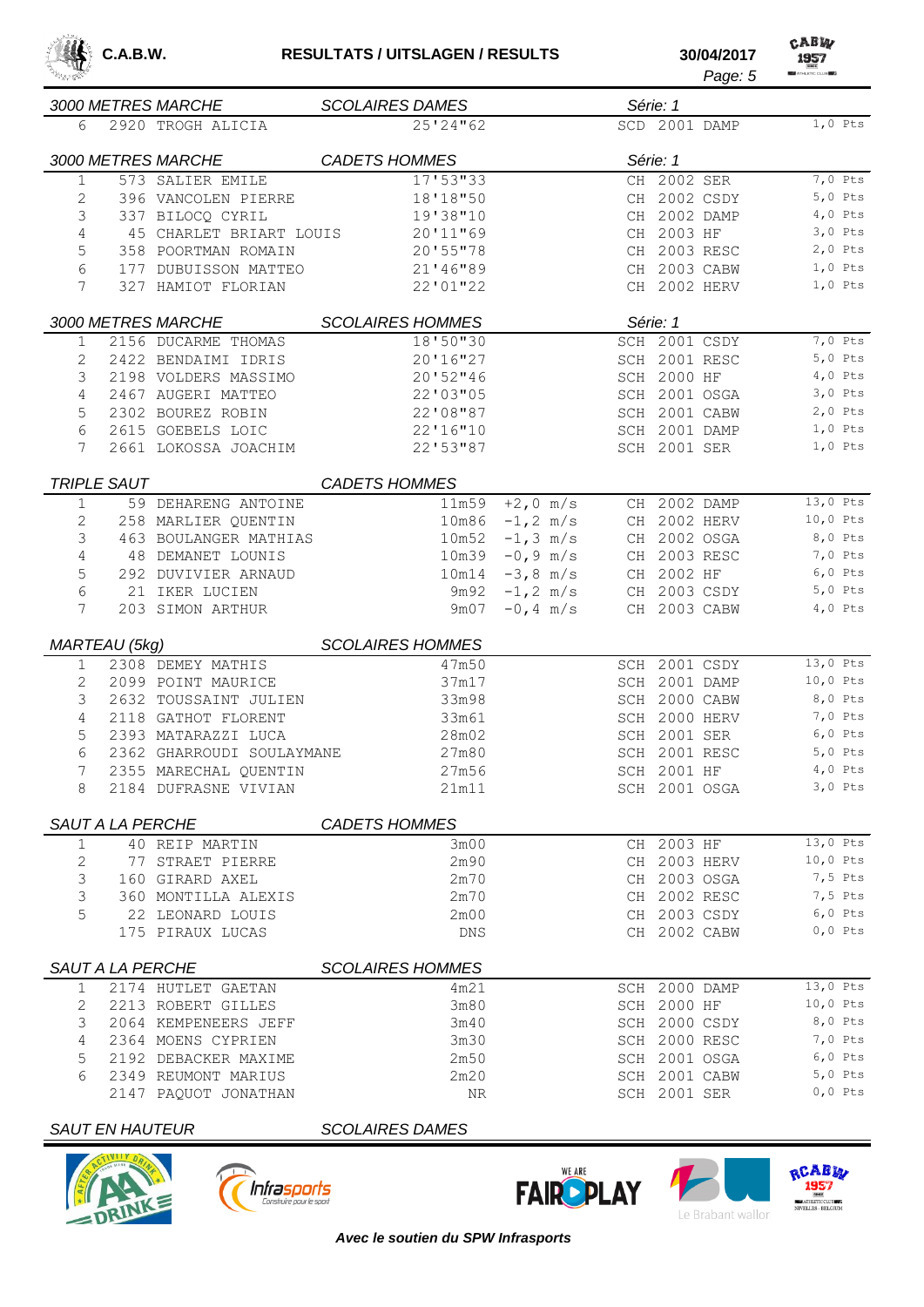

CABW 

|              | <b>SAUT EN HAUTEUR</b> |                              | <b>SCOLAIRES DAMES</b> |                       |                              |           |                                                                              |
|--------------|------------------------|------------------------------|------------------------|-----------------------|------------------------------|-----------|------------------------------------------------------------------------------|
| $\mathbf{1}$ |                        | 2559 PARDOMS EMILIE          | 1m68                   |                       | SCD 2000 CABW                |           | 13,0 Pts                                                                     |
| 2            |                        | 2380 DEPINOIS ELINE          | 1m62                   | SCD                   |                              | 2000 OSGA | 10,0 Pts                                                                     |
| 3            |                        | 2881 KIZITO PRISCA           | 1m56                   | SCD                   |                              | 2001 RESC | 8,0 Pts                                                                      |
| 4            |                        | 2798 SCHEPENS ELISE          | 1m50                   | SCD                   |                              | 2001 SER  | 7,0 Pts                                                                      |
| 5            |                        | 2378 JALLOW MALLEN           | 1m45                   | SCD                   |                              | 2000 CSDY | $6,0$ Pts                                                                    |
| 6            |                        | 2437 KAISER LISE             | 1 <sub>m40</sub>       | SCD                   | 2001 HF                      |           | $4,5$ Pts                                                                    |
| 6            |                        | 2664 MARTIN JASMINE          | 1 <sub>m40</sub>       | SCD                   |                              | 2001 DAMP | $4,5$ Pts                                                                    |
| 8            |                        | 2315 GATHOT JULIANE          | 1 <sub>m35</sub>       |                       | SCD 2001 HERV                |           | $3,0$ Pts                                                                    |
|              | <b>TRIPLE SAUT</b>     |                              | <b>SCOLAIRES DAMES</b> |                       |                              |           |                                                                              |
| 1            |                        | 2310 VIOLLE CHLOE            | 11m16                  | $-2,0$ m/s            | SCD 2000 HERV                |           | 13,0 Pts                                                                     |
| 2            |                        | 2290 LEFORT ESTELLE          | 10m43                  | $-1, 4$ m/s<br>SCD    |                              | 2000 DAMP | $10,0$ Pts                                                                   |
| 3            |                        | 2395 LOMBART LUCILE          | 10m18                  | $-3, 3 \, m/s$<br>SCD |                              | 2001 CABW | 8,0 Pts                                                                      |
| 4            |                        | 2773 VANDEN BERGH JOY        | 9m42                   | $-1, 7$ m/s<br>SCD    |                              | 2000 RESC | 7,0 Pts                                                                      |
| 5            |                        | 2412 ALBERT AMELIE           | 9m13                   | $+0, 4$ m/s<br>SCD    | 2001 HF                      |           | $6,0$ Pts                                                                    |
| 6            |                        | 2543 DESMAREZ CLEMENCE       | 8m93                   | $-0, 5$ m/s           | SCD 2000 OSGA                |           | $5,0$ Pts                                                                    |
| 7            |                        | 2271 ADAM SALOME             | 8m52                   | $-2, 6$ m/s           | SCD 2001 CSDY                |           | $4,0$ Pts                                                                    |
| 8            |                        | 2883 LOMBA SARAH             | 8m39                   | $-4, 1$ m/s           | SCD 2000 SER                 |           | $3,0$ Pts                                                                    |
|              | MARTEAU (4kg)          |                              | <b>CADETS HOMMES</b>   |                       |                              |           |                                                                              |
| $\mathbf{1}$ |                        | 77 STRAET PIERRE             | 24m25                  |                       | CH 2003 HERV                 |           | 13,0 Pts                                                                     |
| 2            |                        | 316 CHEKEM RAMSES            | 22m75                  |                       | CH 2003 RESC                 |           | 10,0 Pts                                                                     |
| 3            |                        | 109 THERER SACHA             | 22m19                  |                       | CH 2002 DAMP                 |           | 8,0 Pts                                                                      |
| 4            |                        | 165 MARISCAL ROMAIN          | 22m10                  |                       | CH 2002 OSGA                 |           | 7,0 Pts                                                                      |
| 5            |                        | 20 BARRAS ANTOINE            | 19m08                  |                       | CH                           | 2002 CSDY | $6,0$ Pts                                                                    |
| 6            |                        | 174 REYNDERS ROMAIN          | 13m76                  |                       | CH 2003 HF                   |           | $5,0$ Pts                                                                    |
| 7            |                        | 178 DUFRASNE MATTHIEU        | 9m38                   |                       | CH 2002 CABW                 |           | $4,0$ Pts                                                                    |
| 8            |                        | 574 MOKHLES NAIM             | 9m00                   |                       | CH 2003 SER                  |           | $3,0$ Pts                                                                    |
|              |                        |                              |                        |                       |                              |           |                                                                              |
|              |                        |                              |                        |                       |                              |           |                                                                              |
|              | <b>80 METRES HAIES</b> |                              | <b>CADETTES DAMES</b>  |                       | Série: 1                     |           | Vent: -2,2 m/s                                                               |
| $\mathbf{1}$ |                        | 329 PIROTTE ASTRID           | 13"88                  |                       | CD 2002 CSDY                 |           | 10,0 Pts                                                                     |
| 2            |                        | 82 RADERMECKER JULIETTE      | 14"85                  |                       | CD 2002 HERV                 |           | 8,0 Pts                                                                      |
| 3            |                        | 348 HUMBLET ZOE              | 14"91                  |                       | CD 2003 HF                   |           | 7,0 Pts                                                                      |
| 4            |                        | 560 HUYGENS CLOE             | 16"26                  |                       | CD 2003 RESC                 |           | $3,0$ Pts                                                                    |
|              | <b>80 METRES HAIES</b> |                              | <b>CADETTES DAMES</b>  |                       | Série: 2                     |           | Vent: -2,6 m/s                                                               |
| $\mathbf{1}$ |                        | 351 LENGELE EMMA             | 13''12                 |                       | CD 2002 CABW                 |           | 13,0 Pts                                                                     |
| 2            |                        | 517 REZETTE JEANNE           | 15"02                  |                       | CD 2002 DAMP                 |           | $6,0$ Pts                                                                    |
| 3            |                        | 61 DINGELSTADT ALIX          | 15"27                  |                       | CD 2003 SER                  |           | $5,0$ Pts                                                                    |
| 4            |                        | 403 HENNEAU SARAH            | 15"36                  |                       | CD 2003 OSGA                 |           | $4,0$ Pts                                                                    |
|              | 100 METRES HAIES       |                              | <b>SCOLAIRES DAMES</b> |                       | Série: 1                     |           | Vent: -3,8 m/s                                                               |
| $\mathbf{1}$ |                        | 2352 SIX MANON               | 19"44                  |                       | SCD 2001 CSDY                |           | $6,0$ Pts                                                                    |
| 2            |                        | 2881 KIZITO PRISCA           | 21"13                  |                       | SCD 2001 RESC                |           |                                                                              |
| 3            |                        | 2313 MUYLKENS ARMELLE        | 22''43                 |                       | SCD 2001 HERV                |           |                                                                              |
|              |                        | 2842 TEFNIN CHIMENE          | DIS.                   |                       | SCD 2000 HF                  |           | $0,0$ Pts                                                                    |
|              |                        | <i>100 METRES HAIES</i>      | <b>SCOLAIRES DAMES</b> |                       | Série: 2                     |           | Vent: -3,4 m/s                                                               |
| 1            |                        | 2590 LOPEZ CASTELLANOS FIONA | 15"21                  |                       | SCD 2000 CABW                |           | $13,0$ Pts                                                                   |
| 2            |                        | 2380 DEPINOIS ELINE          | 16"27                  |                       | SCD 2000 OSGA                |           |                                                                              |
| 3            |                        | 2496 CALUJEK INE             | 17"50                  |                       | SCD 2001 DAMP                |           |                                                                              |
| 4            |                        | 2798 SCHEPENS ELISE          | 17"59                  |                       | SCD 2001 SER                 |           |                                                                              |
|              | 100 METRES HAIES       |                              | <b>CADETS HOMMES</b>   |                       | Série: 1                     |           | $5,0$ Pts<br>$4,0$ Pts<br>$10,0$ Pts<br>8,0 Pts<br>7,0 Pts<br>Vent: -3,1 m/s |
| 1            |                        | 82 LEMAIRE WILLIAM           | 16"15                  |                       | CH 2002 HERV                 |           | $10,0$ Pts                                                                   |
| 2            |                        | 48 DEMANET LOUNIS            | 17"81<br>17"96         |                       | CH 2003 RESC<br>CH 2002 CSDY |           | 7,0 Pts<br>$6,0$ Pts                                                         |







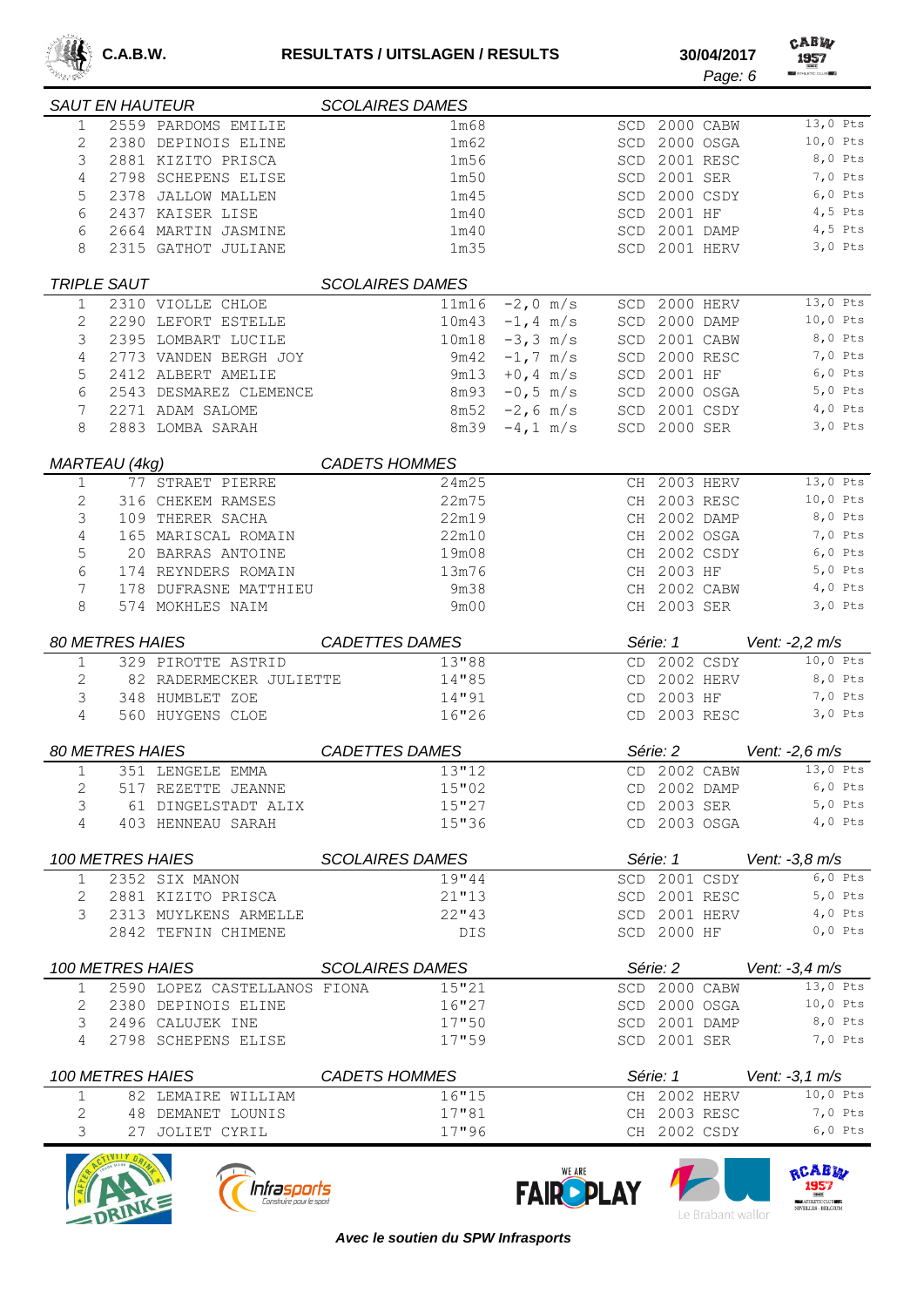

| <b>04/2017</b> | САЕИ<br>1957                   |
|----------------|--------------------------------|
| Page: 7        | <b>REAL ATHLETIC CLUB BEST</b> |

|              |                  | <i><b>100 METRES HAIES</b></i> | <b>CADETS HOMMES</b>    |                         |                   |    | Série: 1      | Vent: -3,1 m/s          |
|--------------|------------------|--------------------------------|-------------------------|-------------------------|-------------------|----|---------------|-------------------------|
| 4            |                  | 40 REIP MARTIN                 |                         | 19"09                   |                   |    | CH 2003 HF    | $5,0$ Pts               |
|              | 100 METRES HAIES |                                | <i>CADETS HOMMES</i>    |                         |                   |    |               | Série: 2 Vent: -2,9 m/s |
| $\mathbf 1$  |                  | 421 PAQUOT BENJAMIN            |                         | 14"80                   |                   |    | CH 2002 SER   | 13,0 Pts                |
| 2            |                  | 166 THIRY LILLIAN              |                         | 17"19                   |                   |    | CH 2002 OSGA  | 8,0 Pts                 |
| 3            |                  | 322 GRANDJEAN EMILE            |                         | 19"41                   |                   |    | CH 2003 DAMP  | 4,0 Pts                 |
| 4            |                  | 203 SIMON ARTHUR               |                         | 21"61                   |                   |    |               | CH 2003 CABW 3,0 Pts    |
| POIDS (5kg)  |                  |                                | <b>SCOLAIRES HOMMES</b> |                         |                   |    |               |                         |
| $\mathbf{1}$ |                  | 2118 GATHOT FLORENT            |                         | 12m22                   |                   |    | SCH 2000 HERV | 13,0 Pts                |
|              |                  | 2147 PAQUOT JONATHAN           |                         | 12m17                   |                   |    | SCH 2001 SER  | 10,0 Pts                |
| 3            |                  | 2478 FERRI GIOVANNI            |                         | 12m09                   |                   |    | SCH 2001 OSGA | 8,0 Pts                 |
| 4            |                  | 2517 PERDAENS ADAM             |                         | 11m21                   |                   |    | SCH 2000 CABW | 7,0 Pts                 |
| 5            |                  | 2308 DEMEY MATHIS              |                         | 10m39                   |                   |    | SCH 2001 CSDY | $6,0$ Pts               |
| 6            |                  | 2091 MULLER JONATHAN           |                         | 9m41                    |                   |    | SCH 2000 DAMP | 5,0 Pts                 |
| 7            |                  | 2621 NGWAMA BATWAKAPA DAVE     |                         | 8m76                    |                   |    | SCH 2001 RESC | $4,0$ Pts               |
| 8            |                  | 2230 VANOOSTHUYZE ALEXIS       |                         | 8m52                    |                   |    | SCH 2000 HF   | $3,0$ Pts               |
|              |                  | <b>110 METRES HAIES</b>        |                         | <b>SCOLAIRES HOMMES</b> |                   |    | Série: 1      | Vent: -1,9 m/s          |
|              |                  |                                |                         |                         |                   |    | SCH 2000 CSDY | 13,0 Pts                |
| $\mathbf{1}$ |                  | 2076 MAGGIOLINI LUCA           |                         | 15''48                  |                   |    |               |                         |
| 2            |                  | 2213 ROBERT GILLES             |                         | 15''49                  |                   |    | SCH 2000 HF   | 10,0 Pts                |
| 3            |                  | 2086 ROEFMANS LUCAS            |                         | 17''18                  |                   |    | SCH 2001 RESC | 7,0 Pts                 |
| 4            |                  | 2249 MOORS MATHIAS             |                         | 17"19                   |                   |    |               | SCH 2001 HERV 6,0 Pts   |
|              |                  | <b>110 METRES HAIES</b>        |                         | <b>SCOLAIRES HOMMES</b> |                   |    | Série: 2      | Vent: -2,8 m/s          |
| $\mathbf{1}$ |                  | 2096 LAVIGNE SIMON             |                         | 16''45                  |                   |    | SCH 2001 DAMP | 8,0 Pts                 |
| 2            |                  | 2189 DEFOSSE ARNO              |                         | 17"63                   |                   |    | SCH 2000 OSGA | $5,0$ Pts               |
| 3            |                  | 2284 JACQUES GEOFFREY          |                         | 18"46                   |                   |    | SCH 2001 SER  | $4,0$ Pts               |
| 4            |                  | 2475 PLUMIER MERLIN            |                         | 19"11                   |                   |    | SCH 2001 CABW | $3,0$ Pts               |
|              | DISQUE (1kg)     |                                | <b>CADETS HOMMES</b>    |                         |                   |    |               |                         |
| 1            |                  | 404 BECQUEVORT THOMAS          |                         | 34m21                   |                   |    | CH 2002 CSDY  | 13,0 Pts                |
| 2            |                  | 636 CRACIUN OTOROSCHI CIPRIAN  |                         | 34m19                   |                   | CH | 2002 SER      | 10,0 Pts                |
| 3            |                  | 290 HUMBLET MARIUS             |                         | 31m79                   |                   |    | CH 2003 HF    | 8,0 Pts                 |
| 4            |                  | 108 SCHILTZ NATHAN             |                         | 31m14                   |                   |    | CH 2002 DAMP  | 7,0 Pts                 |
| 5            |                  | 46 THEYS NICOLAS               |                         | 28m55                   |                   |    | CH 2002 RESC  | $6,0$ Pts               |
| 6            |                  | 295 LOISEAUX CLEMENT           |                         | 22m93                   |                   |    | CH 2003 CABW  | 5,0 Pts                 |
| 7            |                  | 258 MARLIER QUENTIN            |                         | 22m38                   |                   |    | CH 2002 HERV  | $4,0$ Pts               |
| 8            |                  | 187 EL OUASSI IBRAHIM          |                         | 22m28                   |                   |    | CH 2002 OSGA  | $3,0$ Pts               |
|              |                  |                                |                         |                         |                   |    |               |                         |
|              |                  | SAUT EN LONGUEUR               | <b>CADETTES DAMES</b>   |                         |                   |    |               |                         |
| $\mathbf{1}$ |                  | 351 LENGELE EMMA               |                         | 5m27                    | $+4, 2$ m/s       |    | CD 2002 CABW  | 13,0 Pts                |
| 2            |                  | 312 BEKISZ ALEXANDRA           |                         | 5m12                    | $+5, 1$ m/s       |    | CD 2002 HF    | $10,0$ Pts              |
| 3            |                  | 47 BRAUX LISE                  |                         | 5m06                    | $+2, 1$ m/s       |    | CD 2002 DAMP  | 8,0 Pts                 |
| 4            |                  | 313 LABASSE ORIANE             |                         | 4m61                    | $+1, 8$ m/s       |    | CD 2003 SER   | 7,0 Pts                 |
| 5            |                  | 623 PONTARA LISA               |                         |                         | $4m55 + 4, 2 m/s$ |    | CD 2003 RESC  | $6,0$ Pts               |
| 6            |                  | 385 ABSIL ZOE                  |                         |                         | $4m45 + 3, 8 m/s$ |    | CD 2003 CSDY  | $5,0$ Pts               |
| 7            |                  | 179 NDOMBOU INES               |                         | 4m43                    | $+1,0$ m/s        |    | CD 2002 OSGA  | $4,0$ Pts               |
| 8            |                  | 276 THYS CHARLOTTE             |                         | 3m84                    | $+2, 3$ m/s       |    | CD 2003 HERV  | $3,0$ Pts               |
| 800 METRES   |                  |                                | <b>CADETS HOMMES</b>    |                         |                   |    | Série: 1      |                         |
| $\mathbf{1}$ |                  | 110 PAQUOT QUENTIN             |                         | 2'17''77                |                   |    | CH 2002 SER   | $13,0$ Pts              |
| 2            |                  | 353 BEYAERT CORENTIN           |                         | 2'19''74                |                   |    | CH 2002 RESC  | $10,0$ Pts              |
| 3            |                  | 495 DE JONGE HUGUES            |                         | 2'19''97                |                   |    | CH 2002 CSDY  | 8,0 Pts                 |
| 4            |                  | 342 CABO ADRIEN                |                         | 2'21''27                |                   |    | CH 2002 HF    | 7,0 Pts                 |
| 5            |                  | 80 RADERMECKER ARTHUR          |                         | 2'24''55                |                   |    | CH 2002 HERV  | $6,0$ Pts               |
| 6            |                  | 590 POTIAUX THOMAS             |                         | 2'26''18                |                   |    | CH 2003 OSGA  | $5,0$ Pts               |
|              | $\sqrt{2}$       |                                |                         |                         |                   |    |               |                         |







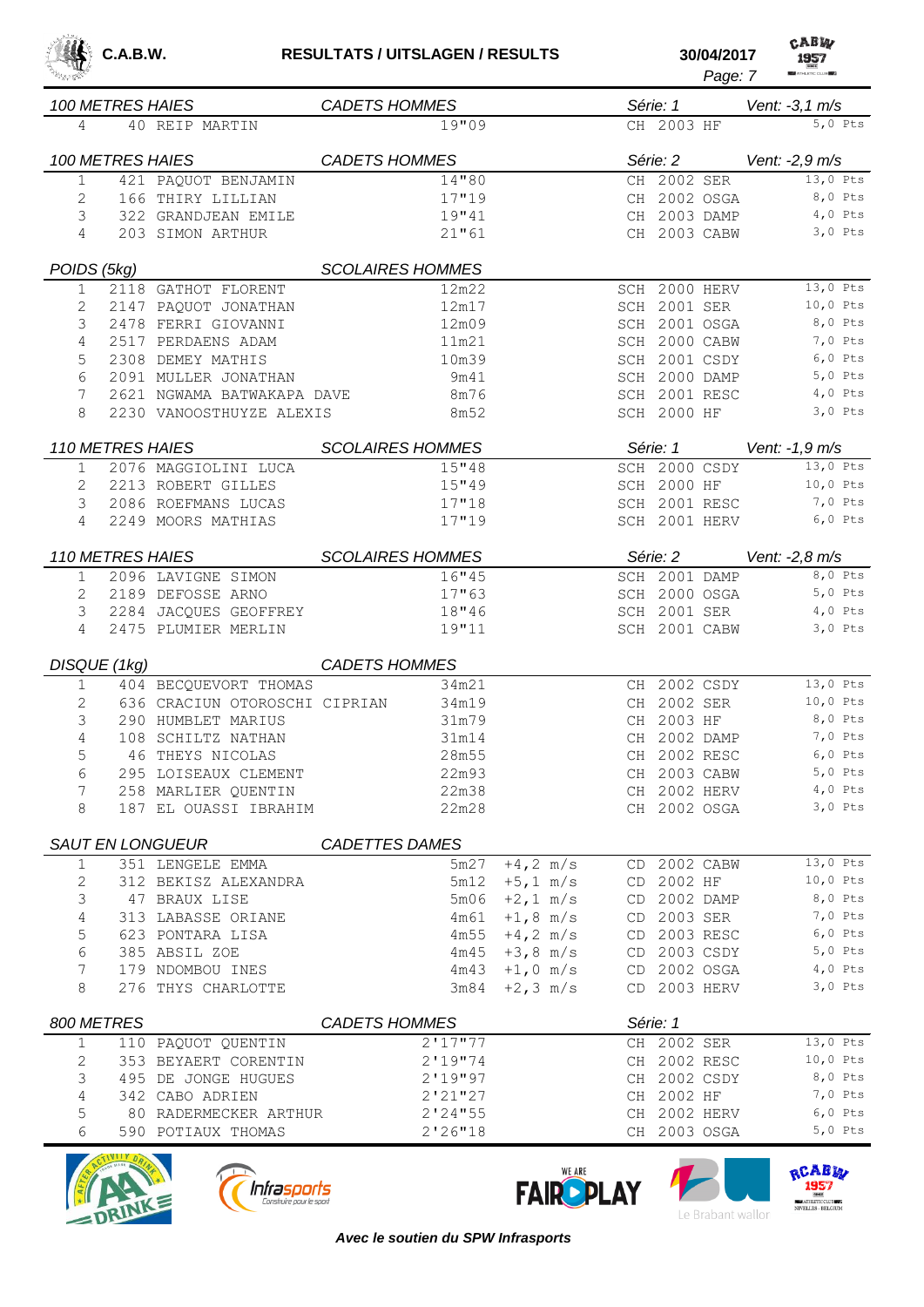

CABW *Page: 8*

|             | 800 METRES             |                          | <b>CADETS HOMMES</b>    |     | Série: 1           |                      |
|-------------|------------------------|--------------------------|-------------------------|-----|--------------------|----------------------|
| 7           |                        | 105 DE LISSNYDER ROBIN   | 2'26"41                 |     | CH 2003 CABW       | $4,0$ Pts            |
| 8           |                        | 335 VANDEWOESTYNE NOAH   | 2'31''15                |     | CH 2002 DAMP       | $3,0$ Pts            |
|             |                        |                          |                         |     |                    |                      |
|             | 800 METRES             |                          | <b>SCOLAIRES HOMMES</b> |     | Série: 1           |                      |
| 1           |                        | 2146 SENARD ANTOINE      | 1'58"96                 |     | SCH 2000 SER       | 13,0 Pts             |
| 2           |                        | 2075 ANTOINE GILLES      | 2'00''53                |     | SCH 2000 CSDY      | $10,0$ Pts           |
| 3           |                        | 2175 GIOT NICOLAS        | 2'07''35                |     | SCH 2001 DAMP      | $8,0$ Pts            |
| 4           |                        | 2604 MATTHYS HUGO        | 2'09"25                 |     | SCH 2000 HERV      | 7,0 Pts              |
| 5           |                        | 2182 MEDICI NANDO        | 2'09"33                 |     | SCH 2000 OSGA      | $6,0$ Pts            |
| 6           |                        | 2549 TABBAKH YASSINE     | 2'10"79                 |     | SCH 2000 RESC      | 5,0 Pts              |
| 7           |                        | 2141 DE LISSNYDER NATHAN | 2'16''51                |     | SCH 2000 CABW      | $4,0$ Pts            |
| 8           |                        | 2263 EL BALDI DRISS      | 2'20''24                |     | <b>SCH 2001 HF</b> | $3,0$ Pts            |
|             |                        |                          |                         |     |                    |                      |
|             | 800 METRES             |                          | <b>CADETTES DAMES</b>   |     | Série: 1           |                      |
| 1           |                        | 188 KEMPENERS ALEXANDRA  | 2'31''72                |     | CD 2002 CABW       | 13,0 Pts             |
| 2           |                        | 172 COULON JULIETTE      | 2'33''06                |     | CD 2002 CSDY       | $10,0$ Pts           |
| 3           |                        | 340 ROUXHET JUSTINE      | 2'34"71                 | CD  | 2003 SER           | 8,0 Pts              |
| 4           |                        | 177 LOMBARD MAXIMILIENNE | 2'38"09                 | CD  | 2003 OSGA          | 7,0 Pts              |
| 5           |                        | 93 BREVER EVE            | 2'40''02                | CD  | 2003 HERV          | $6,0$ Pts            |
| 6           |                        | 260 LEGENDRE INES        | $2'$ 40 $''$ 24         |     | CD 2002 DAMP       | 5,0 Pts              |
| 7           |                        | 253 HERBET CORALIE       | 2'45''23                |     | CD 2003 HF         | $4,0$ Pts            |
| 8           |                        | 696 VAN DEN BOSCHE MIRA  | 3'02"41                 |     | CD 2002 RESC       | $3,0$ Pts            |
|             |                        |                          |                         |     |                    |                      |
|             | <b>SAUT EN HAUTEUR</b> |                          | <b>CADETS HOMMES</b>    |     |                    |                      |
| 1           |                        | 59 DEHARENG ANTOINE      | 1 <sub>m80</sub>        |     | CH 2002 DAMP       | 13,0 Pts             |
| 2           |                        | 160 GIRARD AXEL          | 1m65                    |     | CH 2003 OSGA       | 10,0 Pts             |
| 3           |                        | 147 COLIN AXEL           | 1 <sub>m</sub> 60       |     | CH 2002 HF         | 7,5 Pts              |
| 3           |                        | 87 HERVERS FLORENT       | 1 <sub>m</sub> 60       |     | CH 2002 HERV       | 7,5 Pts              |
| 5           |                        | 228 TARTAGLIA ALESSIO    | 1m50                    |     | CH 2003 CABW       | $6,0$ Pts            |
| 6           |                        | 316 CHEKEM RAMSES        | 1m45                    |     | CH 2003 RESC       | $5,0$ Pts            |
| 7           |                        | 24 ALSTEENS EMERICK      | 1m45                    |     | CH 2003 CSDY       | $4,0$ Pts            |
|             |                        |                          |                         |     |                    |                      |
|             | 800 METRES             |                          | <b>SCOLAIRES DAMES</b>  |     | Série: 1           |                      |
| 1           |                        | 2339 THOMAS JULIETTE     | 2'29"98                 | SCD | 2000 DAMP          | 13,0 Pts             |
| 2           |                        | 2283 CARNOL MARIE        | 2'30"76                 |     | SCD 2000 HF        | $10,0$ Pts           |
| 3           |                        | 2311 BREVER CHLOE        | 2'34''66                |     | SCD 2001 HERV      | 8,0 Pts              |
| 4           |                        | 2521 FASCIAUX ALICIA     | 2'38"29                 |     | SCD 2000 CABW      | 7,0 Pts              |
| 5           |                        | 2274 ROELANDTS MANON     | 2'39"54                 |     | SCD 2000 CSDY      | $6,0$ Pts            |
| 6           |                        | 2785 DERDARI YASMINE     | $2'$ 41"37              |     | SCD 2001 RESC      | $5,0$ Pts            |
| 7           |                        | 2472 LAMBERT MARIE       | 2'41''63                |     | SCD 2000 SER       | $4,0$ Pts            |
| 8           |                        | 2384 DAMIEN MARGAUX      | 3'11''25                |     | SCD 2000 OSGA      | $3,0$ Pts            |
|             |                        |                          |                         |     |                    |                      |
|             | 200 METRES             |                          | <b>CADETTES DAMES</b>   |     | Série: 1           | Vent: $-4.4$ m/s     |
| 1           |                        | 178 SCHOEMAKER LIEFDE    | 26''19                  |     | CD 2002 OSGA       | 13,0 Pts             |
| 2           |                        | 373 SIELINOU LISA        | 28"56                   |     | CD 2003 RESC       | 10,0 Pts             |
| 3           |                        | 189 GEENS SARAH          | 28"58                   |     | CD 2002 CABW       | 8,0 Pts              |
| 4           |                        | 54 LANOTTE MELINA        | 30"80                   |     | CD 2002 DAMP       | $4,0$ Pts            |
|             | 200 METRES             |                          | <b>CADETTES DAMES</b>   |     | Série: 2           | Vent: $-3.0$ m/s     |
| $\mathbf 1$ |                        |                          | 29"31                   |     | CD 2002 CSDY       | $\overline{7,0}$ Pts |
|             |                        | 31 VALLEE MANON          |                         |     |                    | $6,0$ Pts            |
| 2           |                        | 275 HAUMONT EMILIE       | 29"98                   |     | CD 2003 HERV       |                      |
| 3           |                        | 319 MATHY LEA            | 30''13                  |     | CD 2003 SER        | $5,0$ Pts            |
| 4           |                        | 151 OUAHDANI WAFAA       | 31''87                  |     | CD 2002 HF         | $3,0$ Pts            |
|             | 200 METRES             |                          | <b>SCOLAIRES DAMES</b>  |     | Série: 1           | Vent: $-2,6$ m/s     |
| 1           |                        | 2538 FERAUGE LUCIE       | 24''22                  |     | SCD 2000 CABW      | 13,0 Pts             |
| 2           |                        | 2381 SAMAIN SARAH        | 27''26                  |     | SCD 2000 OSGA      | 8,0 Pts              |









*Avec le soutien du SPW Infrasports*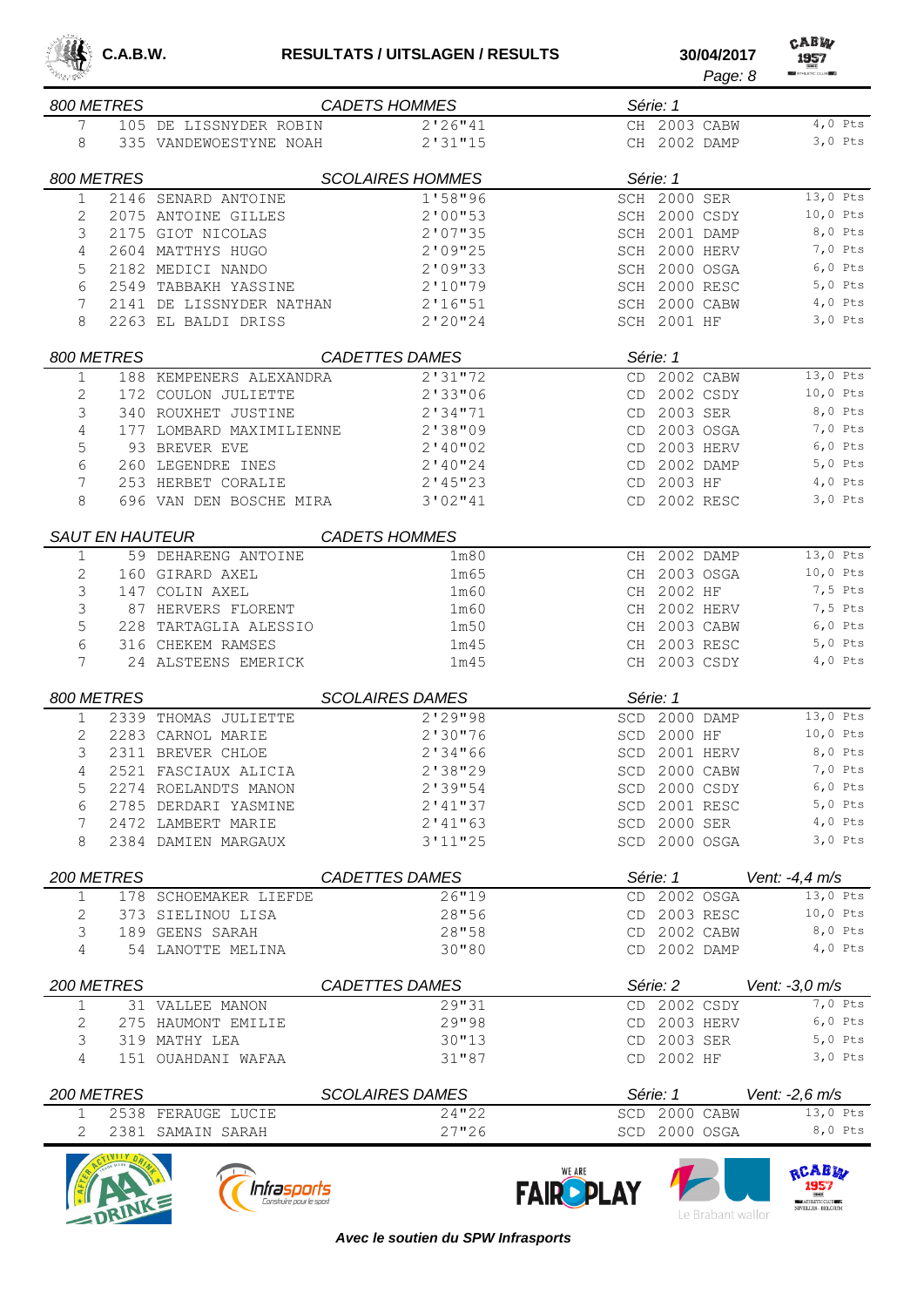

CABW

|            |                |                           |                         |                   |                 | Page: 9 | <b>REGISTER ATTACKET FOR CLUBBERS</b> |
|------------|----------------|---------------------------|-------------------------|-------------------|-----------------|---------|---------------------------------------|
| 200 METRES |                |                           | <b>SCOLAIRES DAMES</b>  |                   | Série: 1        |         | Vent: -2,6 m/s                        |
| 3          |                | 2734 PONCE JULIE          | 28"19                   |                   | SCD 2000 DAMP   |         | $4,0$ Pts                             |
| 4          |                | 2839 VERMEIRE VICTORIA    | 28"86                   |                   | SCD 2000 RESC   |         | $3,0$ Pts                             |
| 200 METRES |                |                           | <b>SCOLAIRES DAMES</b>  |                   | Série: 2        |         | Vent: -2,5 m/s                        |
| 1          |                | 2829 THIRY NORA           | 25''40                  |                   | 2000 SER<br>SCD |         | 10,0 Pts                              |
| 2          |                | 2880 SAMBARE NABILATOU    | 27"38                   |                   | 2001 HF<br>SCD  |         | 7,0 Pts                               |
| 3          |                | 2474 NOIRFALISE LISA      | 27"60                   |                   | SCD 2000 HERV   |         | $6,0$ Pts                             |
| 4          |                | 2270 ETONGO EBOUE MARGAUX | 28"00                   |                   | SCD 2001 CSDY   |         | 5,0 Pts                               |
| 200 METRES |                |                           | <b>CADETS HOMMES</b>    |                   | Série: 1        |         | Vent: -2,9 m/s                        |
| 1          |                | 204 ROUSSEAU NICOLAS      | 25''14                  |                   | CH 2002 CABW    |         | 10,0 Pts                              |
| 2          |                | 440 DOUDOUHI REDA         | 25"24                   |                   | CH 2002 RESC    |         | 8,0 Pts                               |
| 3          |                | 633 BOUHAJRA YANIS        | 25"88                   |                   | CH 2002 OSGA    |         | $6,0$ Pts                             |
| 4          |                | 108 SCHILTZ NATHAN        | 25"96                   |                   | CH 2002 DAMP    |         | 5,0 Pts                               |
| 200 METRES |                |                           | <b>CADETS HOMMES</b>    |                   | Série: 2        |         | Vent: -4,9 m/s                        |
| 1          |                | 201 WANSON ALIX           | 24''40                  |                   | CH 2002 HF      |         | 13,0 Pts                              |
| 2          |                | 82 LEMAIRE WILLIAM        | 25''70                  |                   | CH 2002 HERV    |         | 7,0 Pts                               |
| 3          |                | 474 PAVAJOT ROMAIN        | 26"34                   |                   | CH 2003 CSDY    |         | $4,0$ Pts                             |
| 4          |                | 573 SALIER EMILE          | 27"00                   |                   | CH 2002 SER     |         | $3,0$ Pts                             |
|            | DISQUE (1,5kg) |                           | <b>SCOLAIRES HOMMES</b> |                   |                 |         |                                       |
| 1          |                | 2478 FERRI GIOVANNI       | 37m14                   |                   | SCH 2001 OSGA   |         | 13,0 Pts                              |
| 2          |                | 2632 TOUSSAINT JULIEN     | 35m20                   |                   | SCH 2000 CABW   |         | 10,0 Pts                              |
| 3          |                | 2355 MARECHAL QUENTIN     | 34m24                   |                   | SCH 2001 HF     |         | 8,0 Pts                               |
| 4          |                | 2099 POINT MAURICE        | 33m16                   |                   | SCH 2001 DAMP   |         | 7,0 Pts                               |
| 5          |                | 2393 MATARAZZI LUCA       | 30m33                   |                   | SCH 2001 SER    |         | $6,0$ Pts                             |
| 6          |                | 2557 BEKKAR MAURITH       | 29m79                   |                   | SCH 2000 CSDY   |         | $5,0$ Pts                             |
| 7          |                | 2367 HUYGHE XAVIER        | 23m14                   |                   | SCH 2001 RESC   |         | $4,0$ Pts                             |
|            |                | <b>SAUT EN LONGUEUR</b>   | <b>SCOLAIRES HOMMES</b> |                   |                 |         |                                       |
| 1          |                | 2183 DAVIES MATTHIEU      | 7m14                    | $+0, 9$ m/s       | SCH 2000 OSGA   |         | 13,0 Pts                              |
| 2          |                | 2064 KEMPENEERS JEFF      | 6m19                    | $+1, 5$ m/s       | SCH 2000 CSDY   |         | $10,0$ Pts                            |
| 3          |                | 2513 YOMA GEDEON          | 5m89                    | $+4$ , 1 m/s      | SCH 2001 RESC   |         | 8,0 Pts                               |
| 4          |                | 2283 DINGELSTADT LUCAS    | 5m89                    | $+0, 2 \, m/s$    | SCH 2000 SER    |         | 7,0 Pts                               |
| 5          |                | 2407 KEMPENEERS SACHA     | 5m86                    | $+0, 5$ m/s       | SCH 2000 HERV   |         | $6,0$ Pts                             |
| 6          |                | 2304 VAN ROY SIMON        |                         | $5m76 + 1, 7 m/s$ | SCH 2000 CABW   |         | $5,0$ Pts                             |
| 7          |                | 2091 MULLER JONATHAN      |                         | $5m29 + 1, 2 m/s$ | SCH 2000 DAMP   |         | $4,0$ Pts                             |
|            | 200 METRES     |                           | <b>SCOLAIRES HOMMES</b> |                   | Série: 1        |         | Vent: $-4.3$ m/s                      |
| 1          |                | 2327 KASMI AMINE          | 23''13                  |                   | SCH 2000 RESC   |         | $13,0$ Pts                            |
| 2          |                | 2468 CARLIER ARTHUR       | 23"65                   |                   | SCH 2000 OSGA   |         | 10,0 Pts                              |
| 3          |                | 2389 PIENGEON HADRIEN     | 23''85                  |                   | SCH 2000 CABW   |         | 8,0 Pts                               |
| 4          |                | 2622 ALOMENE ANTOINE      | 25"87                   |                   | SCH 2001 DAMP   |         | $4,0$ Pts                             |
| 200 METRES |                |                           | <b>SCOLAIRES HOMMES</b> |                   | Série: 2        |         | Vent: $-3.2$ m/s                      |
| 1          |                | 2066 NOEL MATHIS          | 24"59                   |                   | SCH 2000 CSDY   |         | 7,0 Pts                               |
| 2          |                | 2286 LECRON ARTHUR        | 24"79                   |                   | SCH 2001 SER    |         | $6,0$ Pts                             |
| 3          |                | 2250 SCHINS DIAMORY       | 25''40                  |                   | SCH 2001 HERV   |         | $5,0$ Pts                             |
| 4          |                | 2502 LAFALIZE GAUTHIER    | 26"33                   |                   | SCH 2000 HF     |         | $3,0$ Pts                             |
|            | 1500 METRES    |                           | <b>CADETS HOMMES</b>    |                   | Série: 1        |         |                                       |
| 1          |                | 99 HOLPER NICLAS          | 4'145''37               |                   | CH 2002 HF      |         | 13,0 Pts                              |
| 2          |                | 148 CHAPELLIER CORENTIN   | 4'50''10                |                   | CH 2002 DAMP    |         | $10,0$ Pts                            |
| 3          |                | 197 LENGELE ANTOINE       | 4'54''10                |                   | CH 2003 OSGA    |         | 8,0 Pts                               |
| 4          |                | 272 PIRENNE ANTOINE       | 4'55''20                |                   | CH 2002 HERV    |         | 7,0 Pts                               |
|            |                |                           |                         |                   |                 |         |                                       |







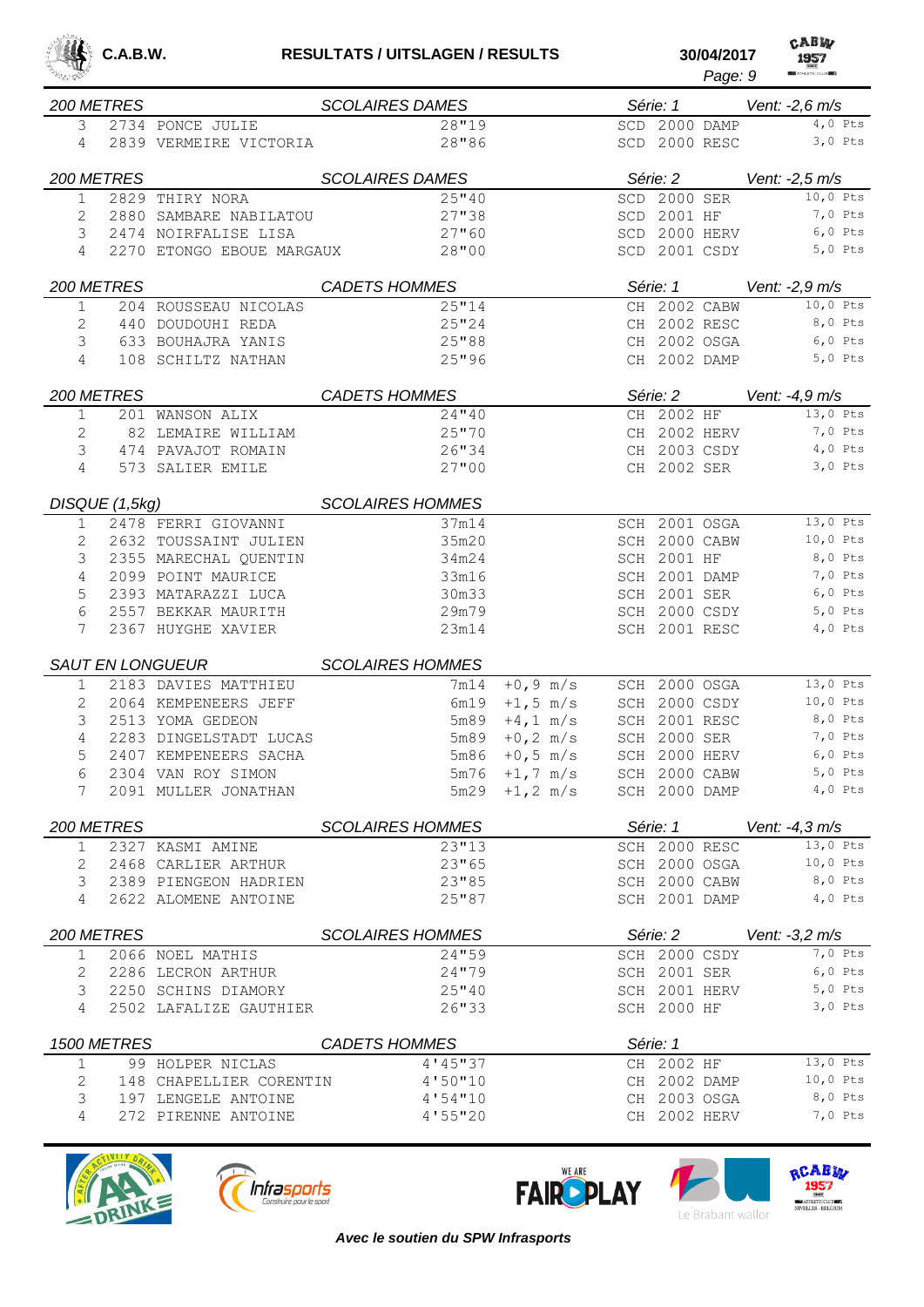

| 科技学家         |                         |                                                       |                         |     | Page: 10                            | <b>REGISTATIVE ETTIC CLUB BEEN</b> |
|--------------|-------------------------|-------------------------------------------------------|-------------------------|-----|-------------------------------------|------------------------------------|
|              | 1500 METRES             |                                                       | <b>CADETS HOMMES</b>    |     | Série: 1                            |                                    |
| 5            |                         | 111 SZALO GEORGE                                      | 4'55"88                 |     | CH 2002 SER                         | $6,0$ Pts                          |
| 6            |                         | 179 DUMONT TOM                                        | 4'59''52                |     | CH 2003 CABW                        | $5,0$ Pts                          |
| 7            |                         | 616 DIALLO ALHASSANE                                  | 5'05''84                |     | CH 2002 RESC                        | 4,0 Pts                            |
| 8            |                         | 19 DUPRIEZ VICTOR                                     | 5'14''26                |     | CH 2002 CSDY                        | $3,0$ Pts                          |
|              | 1500 METRES             |                                                       | <b>SCOLAIRES HOMMES</b> |     |                                     |                                    |
|              |                         |                                                       | 4'29''91                |     | Série: 1                            | 13,0 Pts                           |
| $\mathbf 1$  |                         | 2200 LEGRAND ANTOINE                                  | 4'36"73                 |     | SCH 2000 CABW<br>SCH 2001 SER       | 10,0 Pts                           |
| 2<br>3       |                         | 2145 OUOIRIN JEAN DANIEL<br>2362 GHARROUDI SOULAYMANE |                         |     |                                     | 8,0 Pts                            |
| 4            |                         | 2084 GROULARD MARTIN                                  | 4'40"55<br>$4'$ 41"75   |     | SCH 2001 RESC<br><b>SCH 2001 HF</b> | 7,0 Pts                            |
| 5            |                         | 2071 DELVOIE BASILE                                   | $4'$ 42"82              |     | 2000 CSDY                           | $6,0$ Pts                          |
| 6            |                         | 2142 TARNUS VIVIAN                                    |                         | SCH | SCH 2001 DAMP                       | $5,0$ Pts                          |
| 7            |                         |                                                       | 4'46"52                 |     | SCH 2001 HERV                       | $4,0$ Pts                          |
|              |                         | 2538 KAISER BORIS                                     | 4'46"54                 |     | SCH 2001 OSGA                       | $3,0$ Pts                          |
| 8            |                         | 2210 FRANZESE ILARIO                                  | 4'50"85                 |     |                                     |                                    |
|              | 1500 METRES             |                                                       | <b>CADETTES DAMES</b>   |     | Série: 1                            |                                    |
| 1            |                         | 191 TAHAY ELISE                                       | 5'02''78                |     | CD 2002 SER                         | 13,0 Pts                           |
| 2            |                         | 462 GOSSIAUX FLAVIE                                   | 5'11''02                |     | CD 2003 CABW                        | 10,0 Pts                           |
| 3            |                         | 829 MAZZOLI MARIE                                     | 5'17''98                |     | CD 2002 DAMP                        | 8,0 Pts                            |
| 4            |                         | 40 BOLDO SOPHIE                                       | 5'25''19                |     | CD 2002 HF                          | 7,0 Pts                            |
| 5            |                         | 213 BOUDART JULIE                                     | 5'31''25                |     | CD 2003 OSGA                        | $6,0$ Pts                          |
| 6            |                         | 24 VANHERENTALS LISA                                  | 5'34''94                |     | CD 2003 CSDY                        | $5,0$ Pts                          |
| 7            |                         | 441 NACHTERGAL MARINE                                 | 5'13''91                | CD  | 2002 RESC                           | 4,0 Pts                            |
| 8            |                         | 846 BREVER MARGAUX                                    | 5'18''19                |     | CD 2003 HERV                        | $3,0$ Pts                          |
|              | SAUT A LA PERCHE        |                                                       | <b>CADETTES DAMES</b>   |     |                                     |                                    |
| 1            |                         | 548 MOSTOSI ORNELLA                                   | 3m00                    | CD  | 2002 CABW                           | 13,0 Pts                           |
| 2            |                         | 312 BEKISZ ALEXANDRA                                  | 2m60                    | CD  | 2002 HF                             | $10,0$ Pts                         |
| 3            |                         | 91 BLOCH CAROLINE                                     | 2m50                    | CD  | 2002 HERV                           | 8,0 Pts                            |
| 4            |                         | 477 ROGIERS LEA                                       | 2m00                    |     | CD 2003 CSDY                        | 7,0 Pts                            |
| 5            |                         | 441 NACHTERGAL MARINE                                 | 2m00                    | CD  | 2002 RESC                           | $6,0$ Pts                          |
| 6            |                         | 313 LABASSE ORIANE                                    | 2m00                    | CD  | 2003 SER                            | 5,0 Pts                            |
| 7            |                         | 53 RATY AMELIE                                        | 1 <sub>m</sub> 70       | CD  | 2002 DAMP                           | $3,5$ Pts                          |
| 7            |                         | 197 HENNO LISA                                        | 1 <sub>m</sub> 70       | CD  | 2003 OSGA                           | $3,5$ Pts                          |
|              | <b>SAUT A LA PERCHE</b> |                                                       | <b>SCOLAIRES DAMES</b>  |     |                                     |                                    |
|              |                         |                                                       |                         |     |                                     |                                    |
| 1            |                         | 2378 JALLOW MALLEN                                    | 3m22                    |     | SCD 2000 CSDY                       | 13,0 Pts                           |
| 2            |                         | 2496 CALUJEK INE                                      | 2m70                    |     | SCD 2001 DAMP                       | $10,0$ Pts<br>8,0 Pts              |
| 3            |                         | 2484 PIAZZA SPATAZZA KATIA                            | 2m20                    |     | SCD 2001 SER                        |                                    |
| 4            |                         | 2385 NEIRYNCK KATHLEEN                                | 1m70                    |     | SCD 2001 OSGA                       | $7,0$ Pts<br>$0,0$ Pts             |
|              |                         | 2393 LACROIX MANON<br>2785 DERDARI YASMINE            | DNS<br>ΝR               |     | SCD 2001 CABW<br>SCD 2001 RESC      | $0,0$ Pts                          |
|              |                         |                                                       |                         |     |                                     |                                    |
| POIDS (4kg)  |                         |                                                       | <b>CADETS HOMMES</b>    |     |                                     |                                    |
| $\mathbf{1}$ |                         | 463 BOULANGER MATHIAS                                 | 10m42                   |     | CH 2002 OSGA                        | $13,0$ Pts                         |
| 2            |                         | 290 HUMBLET MARIUS                                    | 10m22                   |     | CH 2003 HF                          | $10,0$ Pts                         |
| 3            |                         | 62 DEVADDER QUENTIN                                   | 10m14                   |     | CH 2003 DAMP                        | $8,0$ Pts                          |
| 4            |                         | 85 HICK ROMAIN                                        | 9m95                    |     | CH 2002 HERV                        | 7,0 Pts                            |
| 5            |                         | 439 EMMERECHTS ROBIN                                  | 9m90                    |     | CH 2002 RESC                        | $6,0$ Pts                          |
| 6            |                         | 559 SPRINGAEL ANTOINE                                 | 8m44                    |     | CH 2002 CSDY                        | $5,0$ Pts                          |
| 7            |                         | 636 CRACIUN OTOROSCHI CIPRIAN                         | 8m14                    |     | CH 2002 SER                         | $4,0$ Pts                          |
| 8            |                         | 178 DUFRASNE MATTHIEU                                 | 7m47                    |     | CH 2002 CABW                        | $3,0$ Pts                          |
|              | 1500 METRES             |                                                       | <b>SCOLAIRES DAMES</b>  |     | Série: 1                            |                                    |
| 1            |                         | 2284 ROMPEN MARGAUX                                   | 5'14''83                |     | SCD 2000 HF                         | 13,0 Pts                           |
| 2            |                         | 2340 WELSCH MILLY                                     | 5'15''97                |     | SCD 2000 SER                        | $10,0$ Pts                         |
| 3            |                         | 2610 SILLIEN MARINE                                   | 5'19''88                |     | SCD 2000 CSDY                       | 8,0 Pts                            |
|              |                         |                                                       |                         |     |                                     |                                    |







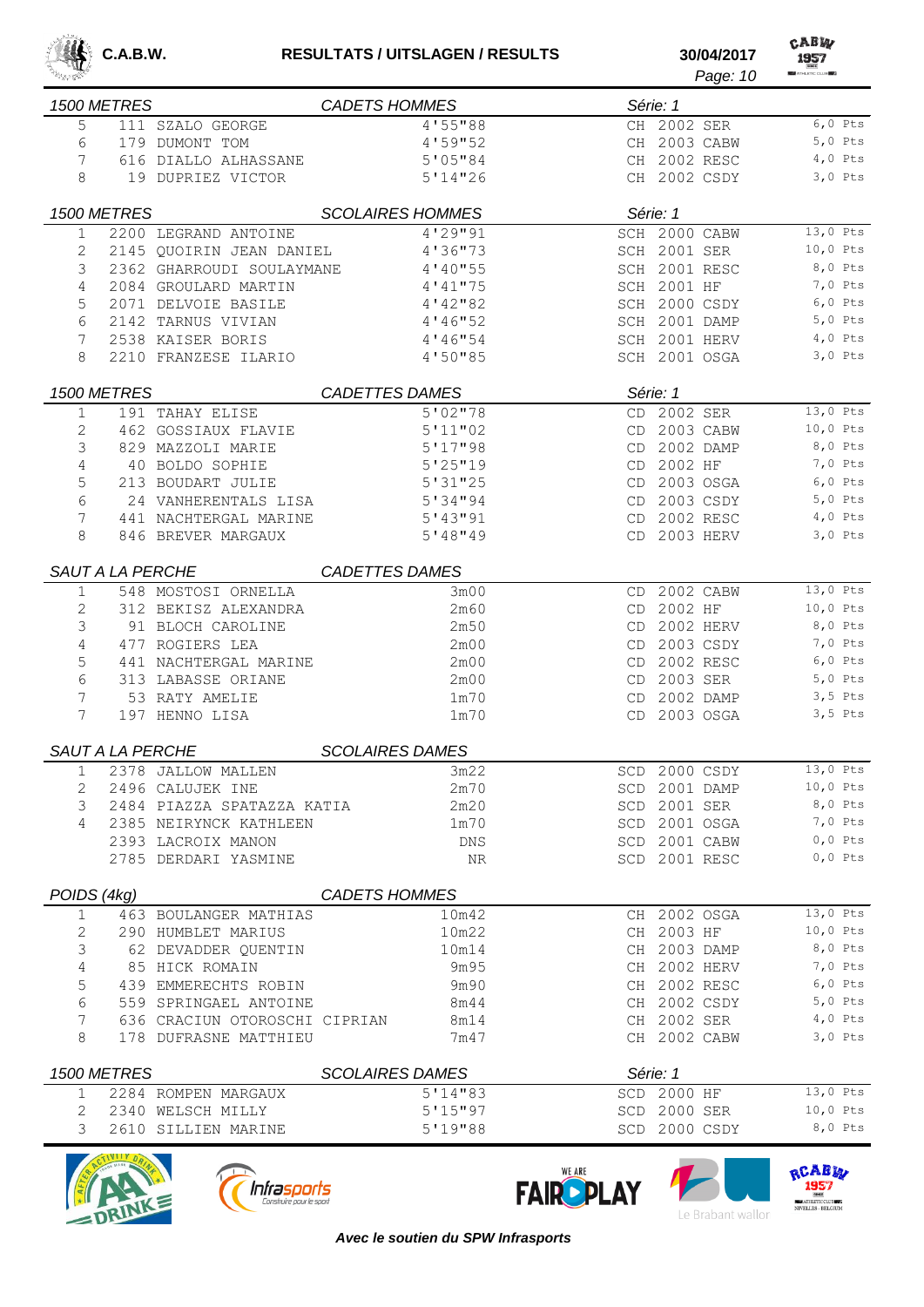

|                 |                        |                            |                         |                   |                    | Page: 11                       | <b>REMATHLETIC CLUB BEAT</b> |
|-----------------|------------------------|----------------------------|-------------------------|-------------------|--------------------|--------------------------------|------------------------------|
|                 | 1500 METRES            |                            | <b>SCOLAIRES DAMES</b>  |                   | Série: 1           |                                |                              |
| 4               |                        | 2522 FASCIAUX LAURA        | 5'20''57                |                   |                    | SCD 2000 CABW                  | 7,0 Pts                      |
| 5               |                        | 2314 DETHIER LUCIE         | 5'26''49                |                   |                    | SCD 2000 HERV                  | $6,0$ Pts                    |
| 6               |                        | 2285 VERRIEZ LAURA         | 5'44''75                |                   |                    | SCD 2001 RESC                  | $5,0$ Pts                    |
| 7               |                        | 2416 DECOURTY ELODIE       | 6'15''32                |                   |                    | SCD 2000 OSGA                  | $4,0$ Pts                    |
| 8               |                        | 2471 HUBERT SARAH          | 6'37''72                |                   |                    | SCD 2001 DAMP                  | $3,0$ Pts                    |
|                 | <b>TRIPLE SAUT</b>     |                            | <b>CADETTES DAMES</b>   |                   |                    |                                |                              |
| 1               |                        | 508 GOLFA SAMBAY CLARA     | 9m48                    | $-2, 6$ m/s       |                    | CD 2002 RESC                   | 13,0 Pts                     |
| 2               |                        | 238 LAGIENWCZYK DAPHNE     | 8m91                    | $-1, 0$ m/s       |                    | CD 2002 OSGA                   | 10,0 Pts                     |
| 3               |                        | 741 WOYGNET ALIZEE         |                         | $8m85 - 2, 5 m/s$ |                    | CD 2002 DAMP                   | 8,0 Pts                      |
| 4               |                        | 222 VAN DEN BRANDE EMMA    | 8m50                    | $-0, 6$ m/s       | CD 2003 HF         |                                | 7,0 Pts                      |
| 5               |                        | 779 REBEIX MARGOT          |                         | $8m36 - 1, 9 m/s$ | CD 2003 SER        |                                | $6,0$ Pts                    |
| 6               |                        | 23 DESCAMPS LILY           | 8m17                    | $-3, 3$ m/s       |                    | CD 2003 CSDY                   | 5,0 Pts                      |
| 7               |                        | 84 HAMERS CLEMENCE         | 8m12                    | $-0, 9$ m/s       |                    | CD 2003 HERV                   | $4,0$ Pts                    |
| 8               |                        | 352 DE BOCK LAETITIA       | 7m89                    | $-1, 3$ m/s       |                    | CD 2002 CABW                   | $3,0$ Pts                    |
|                 | DISQUE (1kg)           |                            | <b>CADETTES DAMES</b>   |                   |                    |                                |                              |
| $\mathbf{1}$    |                        | 470 SCLAVONT LASTINIE      | 33m51                   |                   |                    | CD 2002 CABW                   | 13,0 Pts                     |
| 2               |                        | 176 AHKIM SARAH            | 23m64                   |                   |                    | CD 2003 OSGA                   | 10,0 Pts                     |
| 3               |                        | 320 HOFMANN ELISA          | 22m96                   |                   | CD 2002 SER        |                                | 8,0 Pts                      |
| 4               |                        | 21 DELOS ZOE               | 22m29                   |                   |                    | CD 2002 CSDY                   | 7,0 Pts                      |
| 5               |                        | 148 MARTINEZ LISA          | 19m76                   |                   | CD 2003 HF         |                                | $6,0$ Pts                    |
| 6               |                        | 560 HUYGENS CLOE           | 18m66                   |                   |                    | CD 2003 RESC                   | $5,0$ Pts                    |
| 7               |                        | 53 RATY AMELIE             | 16m40                   |                   |                    | CD 2002 DAMP                   | $4,0$ Pts                    |
| 8               |                        | 76 WILLEMS FLORENCE        | 11m85                   |                   |                    | CD 2003 HERV                   | $3,0$ Pts                    |
| JAVELOT (600gr) |                        |                            | <b>CADETS HOMMES</b>    |                   |                    |                                |                              |
| $\mathbf 1$     |                        | 237 HUTSCHEMACKERS COLIN   | 38m52                   |                   |                    | CH 2002 HERV                   | 13,0 Pts                     |
| 2               |                        | 360 MONTILLA ALEXIS        | 37m11                   |                   |                    | CH 2002 RESC                   | $10,0$ Pts                   |
| 3               |                        | 148 CHAPELLIER CORENTIN    | 33m80                   |                   |                    | CH 2002 DAMP                   | 8,0 Pts                      |
| $\overline{4}$  |                        | 200 ROBERT GUILLAUME       | 33m73                   |                   | CH 2003 HF         |                                | 7,0 Pts                      |
| 5               |                        | 165 MARISCAL ROMAIN        | 31m94                   |                   |                    | CH 2002 OSGA                   | $6,0$ Pts                    |
| 6               |                        | 404 BECQUEVORT THOMAS      | 30m09                   |                   |                    | CH 2002 CSDY                   | 5,0 Pts                      |
| 7               |                        | 295 LOISEAUX CLEMENT       | 24m30                   |                   |                    | CH 2003 CABW                   | $4,0$ Pts                    |
| 8               |                        | 574 MOKHLES NAIM           | 6m85                    |                   | CH 2003 SER        |                                | 3,0 Pts                      |
|                 | 3000 METRES            |                            | <b>SCOLAIRES DAMES</b>  |                   | Série: 1           |                                |                              |
|                 |                        | 2363 VAN DEN BOSSCHE INGA  |                         |                   |                    |                                | 13,0 Pts                     |
| 1               |                        | 2311 BREVER CHLOE          | 10'41"31<br>11'07"76    |                   |                    | SCD 2000 RESC<br>SCD 2001 HERV | 10,0 Pts                     |
| 2<br>3          |                        | 2540 MAROYE ROMANE         | 11'17"95                |                   |                    | SCD 2001 CABW                  | 8,0 Pts                      |
| 4               |                        | 2608 VANCOLEN ELISA        | 12'01"05                |                   |                    | SCD 2001 CSDY                  | 7,0 Pts                      |
| 5               |                        | 2284 ROMPEN MARGAUX        | 13'07"94                |                   | <b>SCD 2000 HF</b> |                                | $6,0$ Pts                    |
| 6               |                        | 2289 DENAYER LISA          | 13'19"07                |                   |                    | SCD 2001 DAMP                  | $5,0$ Pts                    |
| 7               |                        | 2928 SPITALIERI LEA        | 13'31"31                |                   |                    | SCD 2000 OSGA                  | $4,0$ Pts                    |
| 8               |                        | 2342 VANDENBROECK ELISE    | 14'15"31                |                   | SCD 2001 SER       |                                | $3,0$ Pts                    |
|                 |                        |                            |                         |                   |                    |                                |                              |
|                 | 3000 METRES            |                            | <b>SCOLAIRES HOMMES</b> |                   | Série: 1           |                                |                              |
| 1               |                        | 2146 SENARD ANTOINE        | 10'15"85                |                   | SCH 2000 SER       |                                | $13,0$ Pts                   |
| 2               |                        | 2580 CRUYPENNINCK ZAKARRIA | 10'18"55                |                   |                    | SCH 2000 CABW                  | 10,0 Pts                     |
| 3               |                        | 2117 MICHEL LEO            | 10'28"50                |                   |                    | SCH 2000 HERV                  | 8,0 Pts                      |
| 4               |                        | 2072 LEONARD LOUIS         | 10'29"19                |                   |                    | SCH 2000 CSDY                  | 7,0 Pts                      |
| 5               |                        | 2199 REYNDERS SIMON        | 10'33"57                |                   | <b>SCH 2001 HF</b> |                                | $6,0$ Pts                    |
| 6               |                        | 2634 HANNARD ELIOT         | 10'145''45              |                   |                    | SCH 2000 RESC                  | $5,0$ Pts                    |
| 7               |                        | 2191 DAMBRIN BAPTISTE      | 10'46"31                |                   |                    | SCH 2000 OSGA                  | $4,0$ Pts<br>$3,0$ Pts       |
| 8               |                        | 2173 JEAN HENRI            | 11'11"78                |                   | SCH 2000 DAMP      |                                |                              |
|                 | <b>SAUT EN HAUTEUR</b> |                            | <b>SCOLAIRES HOMMES</b> |                   |                    |                                |                              |







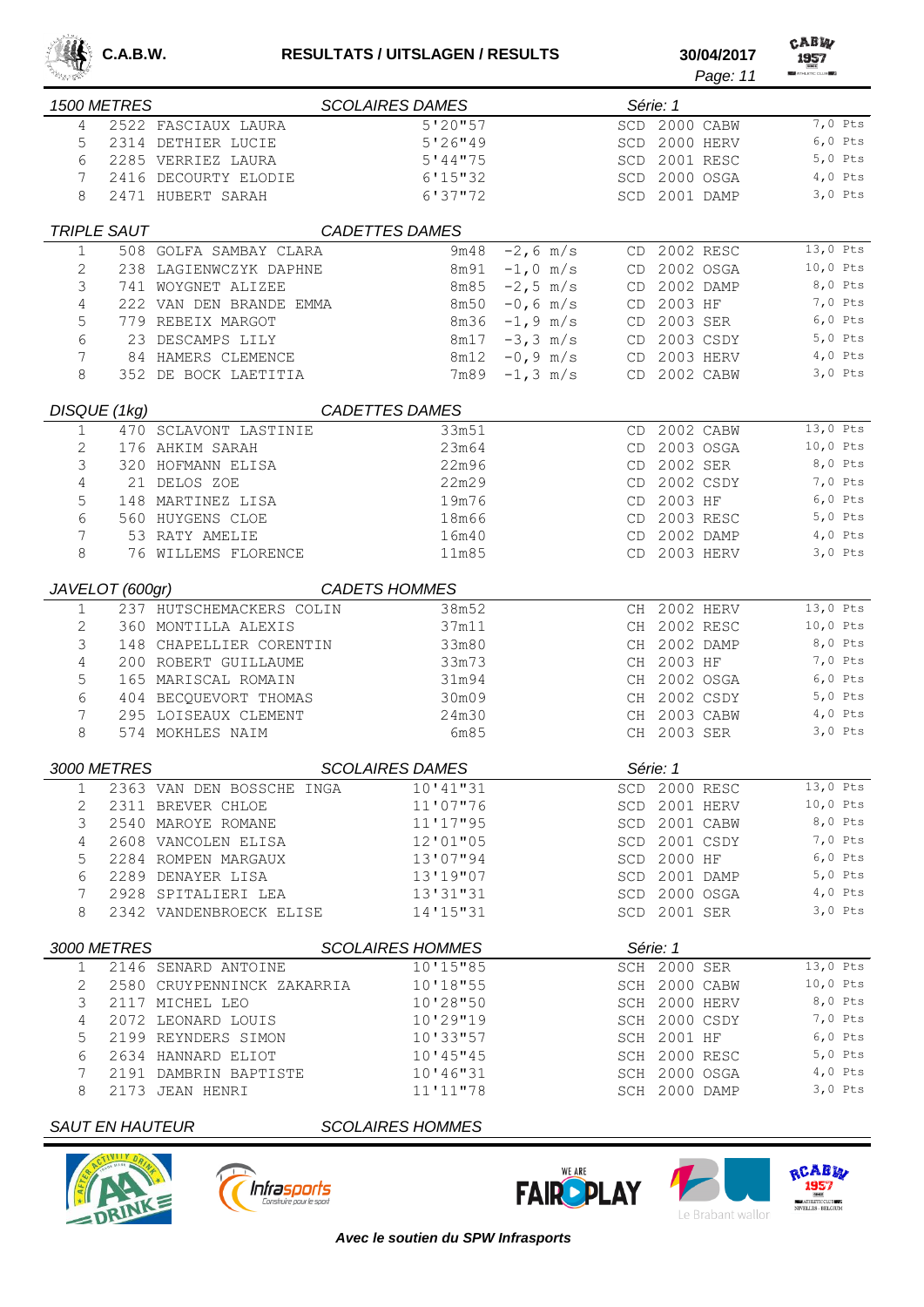

CABW *Page: 12*

|                                          | <b>SAUT EN HAUTEUR</b>                   | <b>SCOLAIRES HOMMES</b> |  |                                |                  |
|------------------------------------------|------------------------------------------|-------------------------|--|--------------------------------|------------------|
| 1                                        | 2174 HUTLET GAETAN                       | 1m86                    |  | SCH 2000 DAMP                  | $13,0$ Pts       |
| 2                                        | 2611 NIHOUL GUILLAUME                    | 1m71                    |  | SCH 2000 CSDY                  | 10,0 Pts         |
| 3                                        | 2555 THONET BENJAMIN                     | 1m71                    |  | SCH 2000 SER                   | 8,0 Pts          |
| 4                                        | 2086 ROEFMANS LUCAS                      | 1m68                    |  | SCH 2001 RESC                  | 7,0 Pts          |
| 5                                        | 2654 FAUCONNIER TANGUY                   | 1m68                    |  | SCH 2001 CABW                  | $6,0$ Pts        |
| 6                                        | 2636 FOGUENNE JACOB                      | 1m68                    |  | SCH 2000 HF                    | $5,0$ Pts        |
| 7                                        | 2249 MOORS MATHIAS                       | 1 <sub>m</sub> 60       |  | SCH 2001 HERV                  | $3,5$ Pts        |
| 7                                        | 2189 DEFOSSE ARNO                        | 1 <sub>m</sub> 60       |  | SCH 2000 OSGA                  | $3,5$ Pts        |
|                                          | 2000 METRES STEEPLE                      | <b>SCOLAIRES HOMMES</b> |  | Série: 1                       |                  |
| 1                                        | 2550 BENOUAR OTMAN                       | 6'40''63                |  | SCH 2000 RESC                  | 13,0 Pts         |
| 2                                        | 2203 COLLARD ARNAUD                      | 6'19''38                |  | SCH 2000 HERV                  | 10,0 Pts         |
| 3                                        | 2214 SOLBREUX ANTOINE                    | 6'59"74                 |  | SCH 2001 CABW                  | 8,0 Pts          |
| 4                                        | 2198 VOLDERS MASSIMO                     | 7'04"36                 |  | <b>SCH 2000 HF</b>             | 7,0 Pts          |
| 5                                        | 2104 BOCKIAU ANTOINE                     | 7'32"81                 |  | SCH 2000 SER                   | $6,0$ Pts        |
| 6                                        | 2065 LEONARD MAXIME                      | 7'41"93                 |  | SCH 2001 CSDY                  | $5,0$ Pts        |
| 7                                        | 2181 DUBUISSON MAXIME                    | 8'01"13                 |  | SCH 2000 OSGA                  | $4,0$ Pts        |
| 8                                        | 2209 ALEXANDRE GAUTHIER                  | 8'08"85                 |  | SCH 2001 DAMP                  | $3,0$ Pts        |
|                                          | 100 METRES HORS MATCH                    | <b>CADETTES DAMES</b>   |  | Série: 1                       | Vent: -3,8 m/s   |
| $\mathbf 1$                              | 727 IACIOFANO EVA                        | 14"54                   |  | CD 2002 CABW                   |                  |
| 2                                        | 469 DEFRAIGNE MANON                      | 14"59                   |  | CD 2002 CABW                   |                  |
| 3                                        | 292 MORIN EVA                            | 14"77                   |  | CD 2003 DAMP                   |                  |
| 4                                        | 184 DIGNEF VICTORIA                      | 15"31                   |  | CD 2003 CABW                   |                  |
| 5                                        | 498 LEVEAU CLOE                          | 15"95                   |  | CD 2002 CABW                   |                  |
|                                          | 100 METRES HORS MATCH                    | <b>CADETTES DAMES</b>   |  | Série: 2                       | Vent: $-5.4$ m/s |
| 1                                        | 639 DE GREEF ELSA                        | 15''25                  |  | CD 2003 CABW                   |                  |
| 2                                        | 259 VANTORRE LAURE                       | 15"37                   |  | CD 2002 CABW                   |                  |
| 3                                        | 565 GOMREE CHLOE                         | 15''43                  |  | CD 2003 CABW                   |                  |
| 4                                        | 667 SCHAUS FANNY                         | 15''78                  |  | CD 2003 DAMP                   |                  |
|                                          | 100 METRES HORS MATCH                    | <b>SCOLAIRES DAMES</b>  |  | Série: 1                       | Vent: -2,5 m/s   |
|                                          |                                          |                         |  |                                |                  |
| 1                                        | 2789 MORTANT ANDREA<br>2392 KEISER JULIE | 14"22                   |  | SCD 2001 CABW<br>SCD 2001 CABW |                  |
| 2                                        |                                          | 14"49                   |  |                                |                  |
| 3                                        | 2883 LOMBA SARAH                         | 14"66                   |  | SCD 2000 SER                   |                  |
|                                          | 100 METRES HORS MATCH                    | CADETS HOMMES           |  | Série: 1                       | Vent: -2,8 m/s   |
| 1                                        | 441 MANUEL DUARTE IVAN                   | 12''75                  |  | CH 2002 RESC                   |                  |
| 2                                        | 495 DE JONGE HUGUES                      | 13"54                   |  | CH 2002 CSDY                   |                  |
| 3                                        | 297 PORCELLI RAYAN                       | 14"49                   |  | CH 2003 CSDY                   |                  |
| 4                                        | 22 LEONARD LOUIS                         | 14"75                   |  | CH 2003 CSDY                   |                  |
| 5                                        | 396 VANCOLEN PIERRE                      | 15"26                   |  | CH 2002 CSDY                   |                  |
|                                          | 100 METRES HORS MATCH                    | <b>SCOLAIRES HOMMES</b> |  | Série: 1                       | Vent: $-2,0$ m/s |
| 1                                        | 2529 VRANKEN YUNA                        | 12"51                   |  | SCH 2001 CSDY                  |                  |
| 2                                        | 2557 BEKKAR MAURITH                      | 12"70                   |  | SCH 2000 CSDY                  |                  |
| 3                                        | 2069 BERTRAND GUILLAUME                  | 12"86                   |  | SCH 2000 CSDY                  |                  |
| 4                                        | 2654 FAUCONNIER TANGUY                   | 13"32                   |  | SCH 2001 CABW                  |                  |
| 5                                        | 2621 NGWAMA BATWAKAPA DAVE               | 14"04                   |  | SCH 2001 RESC                  |                  |
|                                          | 2659 KALVANDA OBESEYEN THOMAS            | DNS                     |  | SCH 2001 CABW                  |                  |
| <b>CADETTES DAMES</b><br>JAVELOT (500gr) |                                          |                         |  |                                |                  |
| 1                                        | 41 IVEN KAYLA                            | 37m04                   |  | CD 2002 RESC                   | 13,0 Pts         |
| 2                                        | 397 BRU ELEONORE                         | 30m75                   |  | CD 2003 CABW                   | 10,0 Pts         |
| 3                                        | 79 JEMINE CECILE                         | 29m17                   |  | CD 2002 HERV                   | 8,0 Pts          |
| 4                                        | 179 NDOMBOU INES                         | 20m04                   |  | CD 2002 OSGA                   | $7,0$ Pts        |
|                                          |                                          |                         |  |                                |                  |







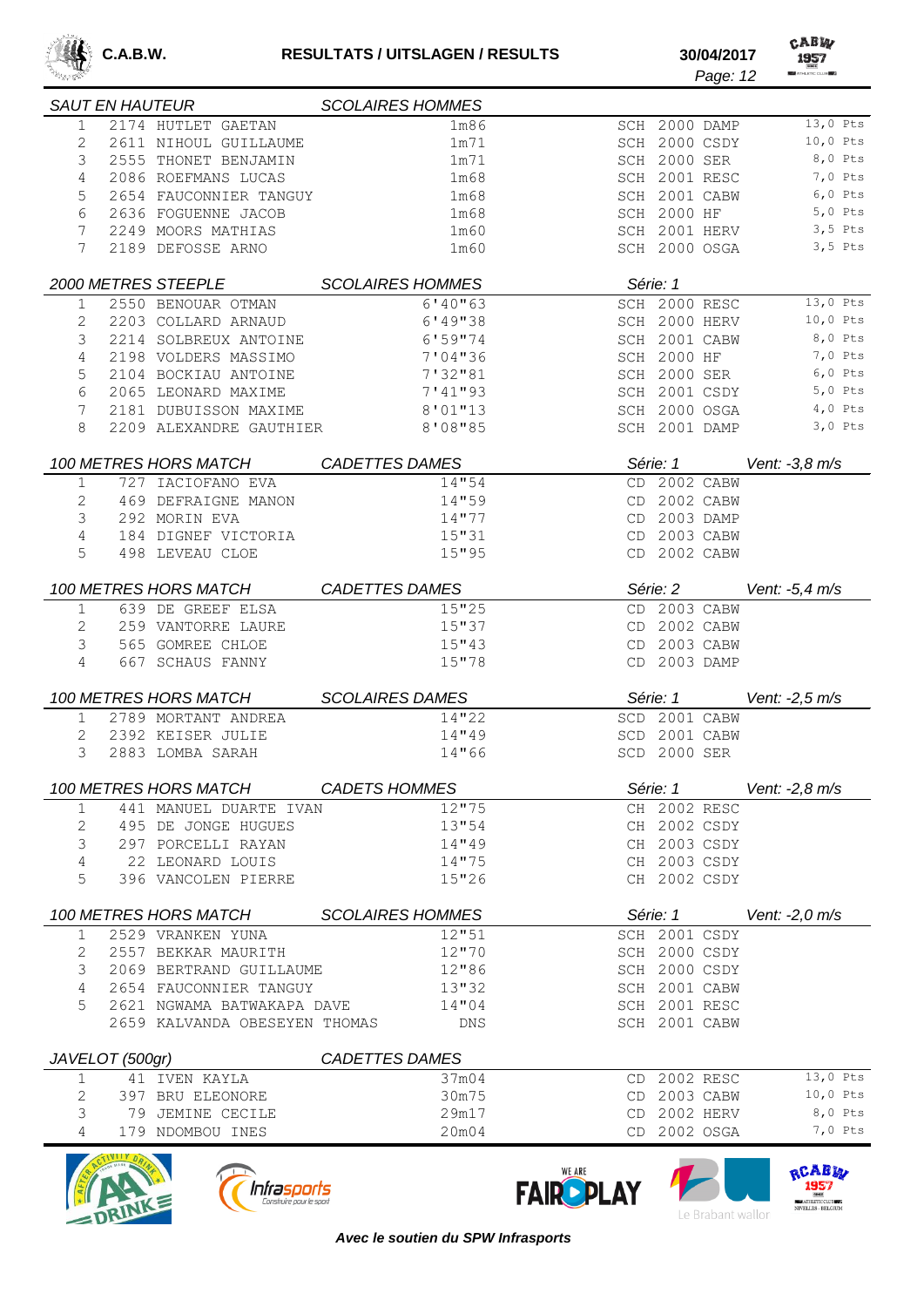

CABW

| JAVELOT (500gr)       |                    |                             | <b>CADETTES DAMES</b>     |                               |               |           |                |
|-----------------------|--------------------|-----------------------------|---------------------------|-------------------------------|---------------|-----------|----------------|
| 5                     |                    | 183 SIMON OLIVIA            | 18m54                     |                               | CD 2003 HF    |           | $6,0$ Pts      |
| 6                     |                    | 474 MATARAZZI MARIE         | 17m39                     |                               | CD 2002 SER   |           | $5,0$ Pts      |
| 7                     |                    | 49 HOTTON ALEXANE           | 14m24                     |                               | CD 2002 DAMP  |           | $4,0$ Pts      |
| 8                     |                    | 24 VANHERENTALS LISA        | 13m63                     |                               | CD 2003 CSDY  |           | $3,0$ Pts      |
|                       |                    | 100 METRES HORS MATCH       | <b>SCOLAIRES HOMMES</b>   |                               | Série: 2      |           | Vent: -2,3 m/s |
| $\mathbf 1$           |                    | 2391 GILLIS LORICK          | 12"60                     |                               | SCH 2001 SER  |           |                |
| 2                     |                    | 2661 LOKOSSA JOACHIM        | 12''74                    |                               | SCH 2001 SER  |           |                |
| 3                     |                    | 2077 MARY SEBASTIEN         | 12"80                     |                               | SCH 2001 CSDY |           |                |
| 4                     |                    | 2633 DE BRITO SANTOS KAIO G | 13"30                     |                               | SCH 2000 CABW |           |                |
| 5                     |                    | 2156 DUCARME THOMAS         | 13"57                     |                               | SCH 2001 CSDY |           |                |
|                       |                    | 2475 PLUMIER MERLIN         | <b>DNS</b>                |                               | SCH 2001 CABW |           |                |
|                       | DISQUE (1kg)       |                             | <b>SCOLAIRES DAMES</b>    |                               |               |           |                |
| 1                     |                    | 2312 RUZZICONI CLARA        | 27m22                     |                               | SCD 2000 HERV |           | 13,0 Pts       |
| 2                     |                    | 2386 DENDAL CLOTHILDE       | 27m03                     | $\operatorname{\mathsf{SCD}}$ |               | 2001 OSGA | 10,0 Pts       |
| 3                     |                    |                             |                           |                               |               | 2001 DAMP | 8,0 Pts        |
|                       |                    | 2289 DENAYER LISA           | 20m62                     | SCD                           |               |           | 7,0 Pts        |
| 4                     |                    | 2413 MAGIS LOUISE           | 19m76                     |                               | SCD 2001 HF   |           |                |
| 5                     |                    | 2776 ETSINDA FABIENNE       | 17m97                     |                               | SCD 2001 SER  |           | $6,0$ Pts      |
| 6                     |                    | 2483 DUCHENE AURORE         | 16m63                     |                               | SCD 2000 CABW |           | 5,0 Pts        |
| 7                     |                    | 2352 SIX MANON              | 16m17                     |                               | SCD 2001 CSDY |           | $4,0$ Pts      |
| 8                     |                    | 2566 BEYAERT AMELIE         | 12m65                     |                               | SCD 2000 RESC |           | $3,0$ Pts      |
|                       | <b>TRIPLE SAUT</b> |                             | <b>SCOLAIRES HOMMES</b>   |                               |               |           |                |
| $\mathbf{1}$          |                    | 2407 KEMPENEERS SACHA       | 12m50                     | $+0, 4$ m/s                   | SCH 2000 HERV |           | 13,0 Pts       |
| 2                     |                    | 2183 DAVIES MATTHIEU        | 12m31                     | $-1,0$ m/s                    | SCH 2000 OSGA |           | 10,0 Pts       |
| 3                     |                    | 2304 VAN ROY SIMON          | 12m23                     | $-1, 6$ m/s                   | SCH 2000 CABW |           | 8,0 Pts        |
| 4                     |                    | 2368 BADJI TOUMANE          | 12m19                     | $-0, 8$ m/s                   | SCH 2001 RESC |           | 7,0 Pts        |
| 5                     |                    | 2636 FOGUENNE JACOB         | 12m16                     | $-1, 2$ m/s<br>SCH            | 2000 HF       |           | $6,0$ Pts      |
| 6                     |                    | 2298 QUATTRONE SIMON        |                           | $11m40 + 0, 2 m/s$            | SCH 2000 SER  |           | $5,0$ Pts      |
| 7                     |                    | 2098 GILLET JULES           |                           | $11m06 - 1, 1 m/s$            | SCH 2001 DAMP |           | $4,0$ Pts      |
| 8                     |                    | 2077 MARY SEBASTIEN         | 10m91                     | $-0, 2$ m/s                   | SCH 2001 CSDY |           | $3,0$ Pts      |
|                       |                    |                             |                           |                               |               |           |                |
|                       |                    | 800 METRES HORS MATCH       | CAADETTES SCOLAIRES DAMES |                               | Série: 1      |           |                |
| 1                     |                    | 157 GIOT ZOE                | 2'142''35                 |                               | CD 2002 DAMP  |           | $0, 0$ Pts     |
| 3                     |                    | 50 MAIRY INES               | 2'50''62                  |                               | CD 2003 DAMP  |           | $0, 0$ Pts     |
| 4                     |                    | 2732 BURION AURELIE         | 2'55''54                  |                               | SCD 2001 CABW |           | $0, 0$ Pts     |
| 5                     |                    | 2735 GENTELET AMANDINE      | 2'56''95                  |                               | SCD 2001 CABW |           | $0,0$ Pts      |
|                       |                    | 800 METRES HORS MATCH       | <b>CADETS HOMMES</b>      |                               | Série: 1      |           |                |
| 1                     |                    | 219 THIRION DIEGO           | 2'23''67                  |                               | CH 2003 HF    |           | $0,0$ Pts      |
| 2                     |                    | 237 HUTSCHEMACKERS COLIN    | 2'27''82                  |                               | CH 2002 HERV  |           | $0,0$ Pts      |
| 3                     |                    | 45 CHARLET BRIART LOUIS     | 2'31''06                  |                               | CH 2003 HF    |           | $0,0$ Pts      |
| 4                     |                    | 298 DECEUNINCK GUILLAUME    | 2'34''13                  |                               | CH 2002 CSDY  |           | $0,0$ Pts      |
| 5                     |                    | 20 BARRAS ANTOINE           | 2'35''83                  |                               | CH 2002 CSDY  |           | $0,0$ Pts      |
| 6                     |                    | 26 SQUILBIN NICOLAS         | 2'38"48                   |                               | CH 2003 CSDY  |           | $0,0$ Pts      |
| 7                     |                    | 91 FAUVARGNE MATHIEU        | 2'47''92                  |                               | CH 2002 CSDY  |           | $0,0$ Pts      |
| RELAIS 4 X 100 METRES |                    |                             |                           |                               |               |           |                |
|                       |                    |                             | <b>CADETTES DAMES</b>     |                               | Série: 1      |           |                |
| $\mathbf 1$           |                    | 54 LANOTTE MELINA           | 154''43                   |                               | CD 2002 DAMP  |           | $10,0$ Pts     |
| 1                     |                    | 47 BRAUX LISE               | 154''43                   |                               | CD 2002 DAMP  |           | 10,0 Pts       |
| 1                     |                    | 260 LEGENDRE INES           | 154''43                   |                               | CD 2002 DAMP  |           | 10,0 Pts       |
| $\mathbf 1$           |                    | 56 BOSSELER LAURA           | 154'13                    |                               | CD 2002 DAMP  |           | $10,0$ Pts     |
| $\overline{c}$        |                    | 79 JEMINE CECILE            | 155''14                   | CD                            | 2002 HERV     |           | 8,0 Pts        |
| $\overline{c}$        |                    | 82 RADERMECKER JULIETTE     | '55''14                   | CD                            | 2002 HERV     |           | 8,0 Pts        |
| $\overline{c}$        |                    | 91 BLOCH CAROLINE           | '55''14                   |                               | CD 2002 HERV  |           | 8,0 Pts        |
| $\overline{2}$        |                    | 275 HAUMONT EMILIE          | 155''14                   |                               | CD 2003 HERV  |           | 8,0 Pts        |







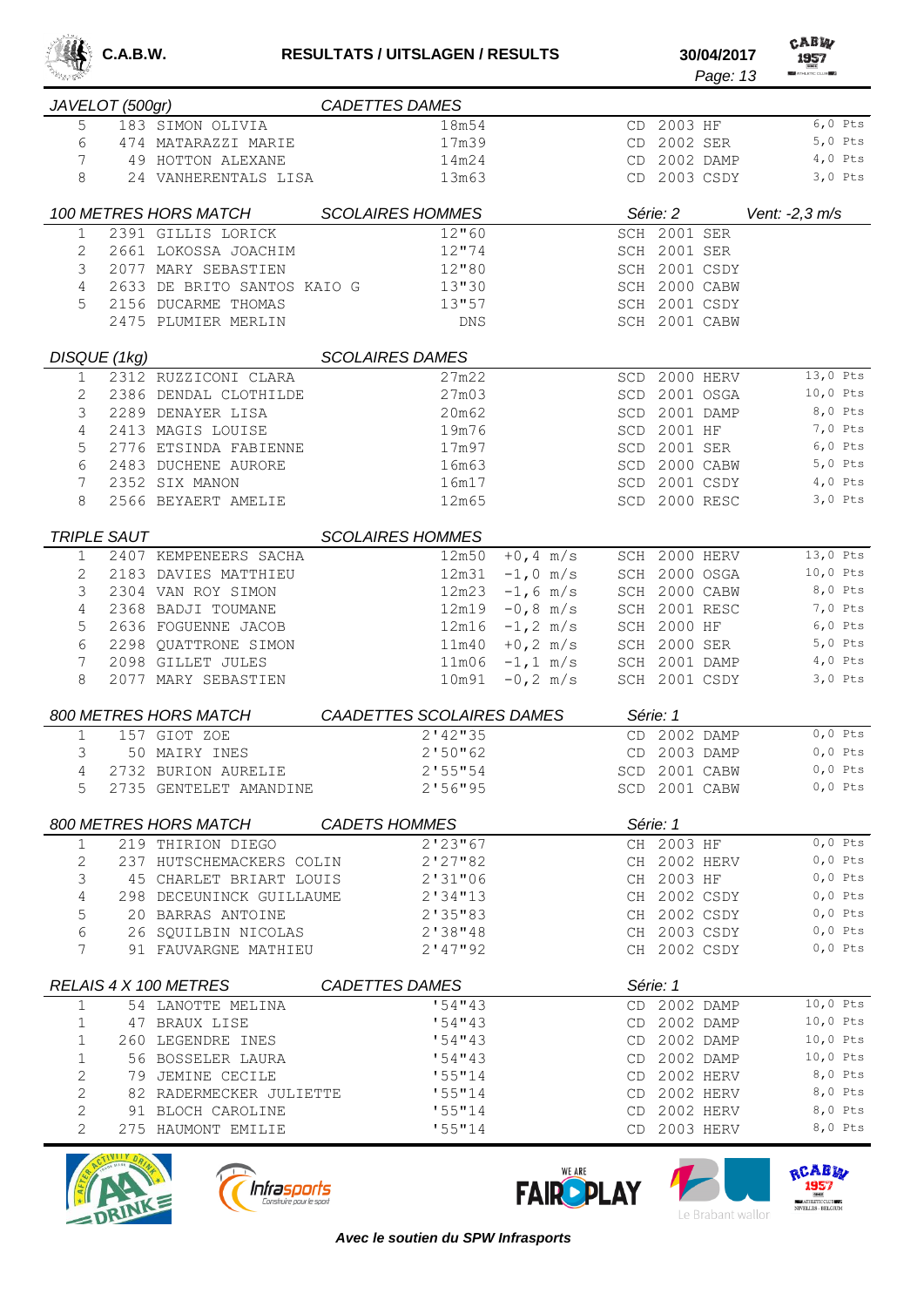

CABW 

|                | RELAIS 4 X 100 METRES   | <b>CADETTES DAMES</b> | Série: 1        |            |
|----------------|-------------------------|-----------------------|-----------------|------------|
| 3              | 222 VAN DEN BRANDE EMMA | '55"25                | CD 2003 HF      | $6,0$ Pts  |
| 3              | 208 MONJOIE MAUD        | '55"25                | CD 2003 HF      | $6,0$ Pts  |
| 3              | 147 MAYENCE SASHA       | '55"25                | 2002 HF<br>CD   | $6,0$ Pts  |
| 3              | 312 BEKISZ ALEXANDRA    | '55''25               | CD 2002 HF      | $6,0$ Pts  |
| 4              | 779 REBEIX MARGOT       | '56''00               | 2003 SER<br>CD  | $4,0$ Pts  |
| 4              | 319 MATHY LEA           | '56"00                | 2003 SER<br>CD  | $4,0$ Pts  |
| 4              | 61 DINGELSTADT ALIX     | '56''00               | 2003 SER<br>CD  | $4,0$ Pts  |
| 4              | 313 LABASSE ORIANE      | '56''00               | CD 2003 SER     | 4,0 Pts    |
|                |                         |                       |                 |            |
|                | RELAIS 4 X 100 METRES   | <b>CADETTES DAMES</b> | Série: 2        |            |
| $\mathbf{1}$   | 173 YAPI FOSSO LAETITIA | '52"26                | CD 2003 OSGA    | $21,0$ Pts |
| 1              | 179 NDOMBOU INES        | '52''26               | CD 2002 OSGA    | 21,0 Pts   |
| $\mathbf{1}$   | 605 KOUASSI AKA OCEANE  | '52''26               | 2002 OSGA<br>CD | 21,0 Pts   |
| $\mathbf{1}$   | 178 SCHOEMAKER LIEFDE   | 152''26               | 2002 OSGA<br>CD | 21,0 Pts   |
| $\mathbf{2}$   | 623 PONTARA LISA        | 152"93                | 2003 RESC<br>CD | 17,0 Pts   |
| $\overline{c}$ | 719 NIJS JULIETTE       | 152"93                | CD 2003 RESC    | 17,0 Pts   |
| $\overline{c}$ | 373 SIELINOU LISA       | 152"93                | CD 2003 RESC    | 17,0 Pts   |
| $\overline{c}$ | 508 GOLFA SAMBAY CLARA  | 152"93                | 2002 RESC<br>CD | 17,0 Pts   |
| 3              | 467 GERVY ZOE           | 153''21               | 2003 CABW<br>CD | 14,0 Pts   |
| 3              | 351 LENGELE EMMA        | 153''21               | 2002 CABW<br>CD | 14,0 Pts   |
| 3              | 189 GEENS SARAH         | 153''21               | 2002 CABW<br>CD | 14,0 Pts   |
| 3              | 548 MOSTOSI ORNELLA     | 153''21               | 2002 CABW<br>CD | 14,0 Pts   |
| 4              | 172 COULON JULIETTE     | 154"31                | 2002 CSDY<br>CD | 12,0 Pts   |
| 4              | 329 PIROTTE ASTRID      | '54''31               | 2002 CSDY<br>CD | 12,0 Pts   |
| 4              | 385 ABSIL ZOE           | '54''31               | CD 2003 CSDY    | 12,0 Pts   |
| 4              | 31 VALLEE MANON         | '54''31               | CD 2002 CSDY    | 12,0 Pts   |
|                |                         |                       |                 |            |
|                | RELAIS 4 X 100 METRES   | <b>CADETS HOMMES</b>  | Série: 1        |            |
| $\mathbf 1$    | 81 PROVOOST ETHAN       | '48''68               | CH 2002 HERV    | 14,0 Pts   |
| $\mathbf 1$    | 83 LEJEUNE GUILLAUME    | '48''68               | CH 2002 HERV    | 14,0 Pts   |
| 1              | 82 LEMAIRE WILLIAM      | '48''68               | CH 2002 HERV    | 14,0 Pts   |
| 1              | 85 HICK ROMAIN          | '48''68               | CH 2002 HERV    | 14,0 Pts   |
| 2              | 291 TRICHA REDHOUANE    | '48"89                | CH 2002 HF      | 12,0 Pts   |
| $\mathbf{2}$   | 174 REYNDERS ROMAIN     | '48"89                | CH 2003 HF      | 12,0 Pts   |
| $\mathbf{2}$   | 290 HUMBLET MARIUS      | '48"89                | CH 2003 HF      | 12,0 Pts   |
| $\overline{c}$ | 201 WANSON ALIX         | '48"89                | CH 2002 HF      | 12,0 Pts   |
| 3              | 110 PAQUOT QUENTIN      | 152''46               | CH 2002 SER     | $6,0$ Pts  |
| 3              | 573 SALIER EMILE        | 152''46               | CH 2002 SER     | $6,0$ Pts  |
|                |                         | 152''46               |                 | $6,0$ Pts  |
| 3              | 111 SZALO GEORGE        |                       | CH 2002 SER     |            |
| 3              | 421 PAQUOT BENJAMIN     | 152''46               | CH 2002 SER     | $6,0$ Pts  |
|                | 60 DETONGRE LOGAN       | DIS                   | CH 2003 DAMP    | $0,0$ Pts  |
|                | 63 GEORGES BASTIEN      | DIS.                  | CH 2002 DAMP    | $0,0$ Pts  |
|                | 108 SCHILTZ NATHAN      | <b>DIS</b>            | CH 2002 DAMP    | $0,0$ Pts  |
|                | 59 DEHARENG ANTOINE     | DIS.                  | CH 2002 DAMP    | $0,0$ Pts  |
|                | RELAIS 4 X 100 METRES   | <b>CADETS HOMMES</b>  | Série: 2        |            |
| 1              | 47 MEDAN MARKO          | '47"36                | CH 2003 RESC    | $21,0$ Pts |
| 1              | 439 EMMERECHTS ROBIN    | '47"36                | CH 2002 RESC    | $21,0$ Pts |
| 1              | 441 MANUEL DUARTE IVAN  | '47''36               | CH 2002 RESC    | $21,0$ Pts |
| 1              | 440 DOUDOUHI REDA       | '47"36                | CH 2002 RESC    | 21,0 Pts   |
| $\mathbf 2$    | 166 THIRY LILLIAN       | '48"66                | CH 2002 OSGA    | 17,0 Pts   |
| $\mathbf{2}$   | 633 BOUHAJRA YANIS      | '48"66                | CH 2002 OSGA    | 17,0 Pts   |
| $\mathbf{2}$   | 463 BOULANGER MATHIAS   | '48"66                | CH 2002 OSGA    | 17,0 Pts   |
| $\sqrt{2}$     | 160 GIRARD AXEL         | '48"66                | CH 2003 OSGA    | 17,0 Pts   |
| 3              | 102 BORZYKOWSKI UGO     | '49''85               | CH 2002 CABW    | 10,0 Pts   |
| 3              | 228 TARTAGLIA ALESSIO   | '49''85               | CH 2003 CABW    | 10,0 Pts   |
|                |                         |                       |                 | 10,0 Pts   |
| 3              | 204 ROUSSEAU NICOLAS    | '49"85                | CH 2002 CABW    |            |







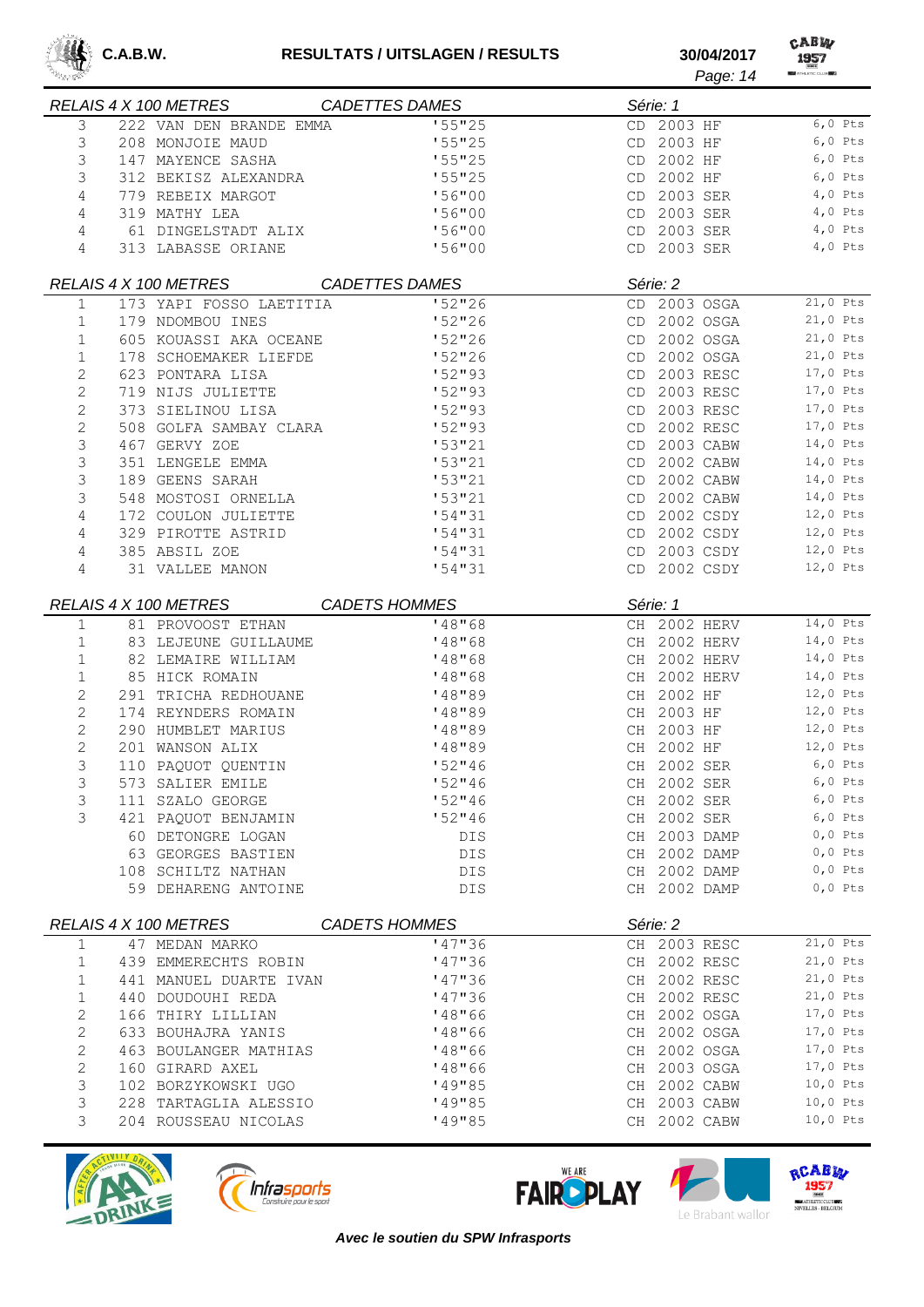

| <b>BARA SHEE</b> |                              |                                        |                        |            |          |                    | Page: 15      | <b>REMATHLETIC CLUB BEAT</b> |            |
|------------------|------------------------------|----------------------------------------|------------------------|------------|----------|--------------------|---------------|------------------------------|------------|
|                  | RELAIS 4 X 100 METRES        |                                        | <b>CADETS HOMMES</b>   |            |          | Série: 2           |               |                              |            |
| 3                |                              | 493 STENIER GAEL                       |                        | '49"85     |          |                    | CH 2002 CABW  | 10,0 Pts                     |            |
| 4                |                              | 21 IKER LUCIEN                         |                        | '52"38     |          |                    | CH 2003 CSDY  |                              | 8,0 Pts    |
| 4                |                              | 27 JOLIET CYRIL                        |                        | '52"38     |          |                    | CH 2002 CSDY  |                              | 8,0 Pts    |
| 4                |                              | 24 ALSTEENS EMERICK                    |                        | '52''38    |          |                    | CH 2003 CSDY  |                              | 8,0 Pts    |
| 4                |                              | 474 PAVAJOT ROMAIN                     |                        | '52"38     |          |                    | CH 2003 CSDY  |                              | 8,0 Pts    |
|                  | RELAIS 4 X 100 METRES        |                                        | <b>SCOLAIRES DAMES</b> |            |          | Série: 1           |               |                              |            |
| 1                | 2343 MATHY CHLOE             |                                        |                        | '50"25     |          | SCD 2000 SER       |               | 17,0 Pts                     |            |
| 1                |                              | 2776 ETSINDA FABIENNE                  |                        | '50''25    | SCD      | 2001 SER           |               | 17,0 Pts                     |            |
| 1                | 2341 HENRY ELINE             |                                        |                        | '50''25    |          | SCD 2000 SER       |               | 17,0 Pts                     |            |
| 1                | 2829 THIRY NORA              |                                        |                        | '50''25    |          | SCD 2000 SER       |               | 17,0 Pts                     |            |
| 2                |                              | 2415 DAIGMONT OPHELIE                  |                        | 152"93     |          |                    | SCD 2000 DAMP | 14,0 Pts                     |            |
| 2                |                              | 2716 DELEPIERRE VICTORIA               |                        | $152$ "93  | SCD      |                    | 2001 DAMP     | 14,0 Pts                     |            |
| $\mathbf{2}$     | 2338 SCHILTZ EMMA            |                                        |                        | 152"93     | SCD      |                    | 2000 DAMP     | 14,0 Pts                     |            |
| $\overline{2}$   | 2734 PONCE JULIE             |                                        |                        | 152"93     | SCD      | 2000 DAMP          |               | 14,0 Pts                     |            |
|                  | 2283 CARNOL MARIE            |                                        |                        | <b>DIS</b> |          | <b>SCD 2000 HF</b> |               |                              | $0,0$ Pts  |
|                  | 2361 REIP THELMA             |                                        |                        | DIS        |          | SCD 2001 HF        |               |                              | $0,0$ Pts  |
|                  | 2437 KAISER LISE             |                                        |                        | <b>DIS</b> |          | SCD 2001 HF        |               |                              | $0,0$ Pts  |
|                  |                              | 2880 SAMBARE NABILATOU                 |                        | <b>DIS</b> |          | SCD 2001 HF        |               |                              | $0, 0$ Pts |
|                  | 2615 NIRO LENA               |                                        |                        | <b>DIS</b> |          |                    | SCD 2001 HERV |                              | $0,0$ Pts  |
|                  | 2310 VIOLLE CHLOE            |                                        |                        | <b>DIS</b> |          |                    | SCD 2000 HERV |                              | $0,0$ Pts  |
|                  |                              | 2312 RUZZICONI CLARA                   |                        | DIS        |          |                    | SCD 2000 HERV |                              | $0,0$ Pts  |
|                  |                              | 2474 NOIRFALISE LISA                   |                        | <b>DIS</b> |          |                    | SCD 2000 HERV |                              | $0,0$ Pts  |
|                  | <b>RELAIS 4 X 100 METRES</b> |                                        | <b>SCOLAIRES DAMES</b> |            |          | Série: 2           |               |                              |            |
| 1                |                              | 2483 DUCHENE AURORE                    |                        | '48"76     |          |                    | SCD 2000 CABW | 21,0 Pts                     |            |
| 1                |                              | 2559 PARDOMS EMILIE                    |                        | '48"76     |          |                    | SCD 2000 CABW | 21,0 Pts                     |            |
| 1                |                              | 2590 LOPEZ CASTELLANOS FIONA           |                        | '48"76     |          |                    | SCD 2000 CABW | $21,0$ Pts                   |            |
| 1                |                              | 2538 FERAUGE LUCIE                     |                        | '48"76     | SCD      |                    | 2000 CABW     | 21,0 Pts                     |            |
| 2                |                              | 2380 DEPINOIS ELINE                    |                        | 152"94     | SCD      |                    | 2000 OSGA     | 12,0 Pts                     |            |
| $\mathbf{2}$     | 2432 GHOSEZ LEA              |                                        |                        | 152"94     | SCD      |                    | 2000 OSGA     | 12,0 Pts                     |            |
| $\mathbf{2}$     | 2379 BRUNO FIONA             |                                        |                        | 152"94     | SCD      |                    | 2001 OSGA     | 12,0 Pts                     |            |
| $\mathbf{2}$     | 2381 SAMAIN SARAH            |                                        |                        | 152"94     | SCD      |                    | 2000 OSGA     | 12,0 Pts                     |            |
| 3                |                              | 2270 ETONGO EBOUE MARGAUX              |                        | 154'29     |          |                    | SCD 2001 CSDY | 10,0 Pts                     |            |
| 3                |                              | 2491 COLASSIN CLEMENCE                 |                        | '54''29    |          |                    | SCD 2001 CSDY | $10,0$ Pts                   |            |
| 3                | 2351 HUQUE EMILIE            |                                        |                        | 154''29    |          |                    | SCD 2000 CSDY | 10,0 Pts                     |            |
| 3                |                              | 2378 JALLOW MALLEN                     |                        | 154''29    |          |                    | SCD 2000 CSDY | 10,0 Pts                     |            |
| 4                |                              | 2515 TSHANGA DIUMBA ROBIANE            |                        | 155"61     |          |                    | SCD 2001 RESC |                              | 8,0 Pts    |
| 4                |                              | 2639 KOLCI FRANCESKA                   |                        | 155"61     |          |                    | SCD 2001 RESC |                              | 8,0 Pts    |
| 4                |                              | 2773 VANDEN BERGH JOY                  |                        | '55"61     |          |                    | SCD 2000 RESC |                              | 8,0 Pts    |
| 4                |                              | 2881 KIZITO PRISCA                     |                        | '55''61    |          |                    | SCD 2001 RESC |                              | 8,0 Pts    |
|                  |                              | RELAIS 4 X 100 METRES SCOLAIRES HOMMES |                        |            | Série: 1 |                    |               |                              |            |
| $\mathbf{1}$     |                              | 2296 PEREIRA PORTELA THIMOTHY          |                        | '46''51    |          | SCH 2001 SER       |               |                              | $10,0$ Pts |
| ı.               |                              | 2286 LECRON ARTHUR                     |                        | '46''51    |          | SCH 2001 SER       |               | $10,0$ Pts                   |            |
| $\mathbf{1}$     |                              | 2555 THONET BENJAMIN                   |                        | '46"51     |          | SCH 2000 SER       |               | $10,0$ Pts                   |            |
| $\mathbf{1}$     | 2392 COMEL JULIEN            |                                        |                        | '46''51    |          | SCH 2001 SER       |               | $10,0$ Pts                   |            |
| 2                |                              | 2502 LAFALIZE GAUTHIER                 |                        | '47"19     |          | SCH 2000 HF        |               | 8,0 Pts                      |            |
| 2                |                              | 2355 MARECHAL QUENTIN                  |                        | '47"19     |          | SCH 2001 HF        |               | 8,0 Pts                      |            |
| $\mathbf{2}$     |                              | 2636 FOGUENNE JACOB                    |                        | '47"19     |          | SCH 2000 HF        |               |                              | 8,0 Pts    |
| 2                |                              | 2213 ROBERT GILLES                     |                        | '47"19     |          | SCH 2000 HF        |               |                              | 8,0 Pts    |
| 3                |                              | 2118 GATHOT FLORENT                    |                        | 148''49    |          |                    | SCH 2000 HERV |                              | $6,0$ Pts  |
| 3                |                              | 2407 KEMPENEERS SACHA                  |                        | 148''49    |          |                    | SCH 2000 HERV |                              | $6,0$ Pts  |
| 3                | 2604 MATTHYS HUGO            |                                        |                        | 148''49    |          |                    | SCH 2000 HERV |                              | $6,0$ Pts  |
| 3                |                              | 2250 SCHINS DIAMORY                    |                        | 148''49    |          |                    | SCH 2001 HERV |                              | $6,0$ Pts  |
|                  |                              | 2091 MULLER JONATHAN                   |                        | DIS        |          |                    | SCH 2000 DAMP |                              | $0,0$ Pts  |
|                  |                              | 2174 HUTLET GAETAN                     |                        | DIS        |          |                    | SCH 2000 DAMP |                              | $0,0$ Pts  |
|                  |                              |                                        |                        |            |          |                    |               |                              |            |